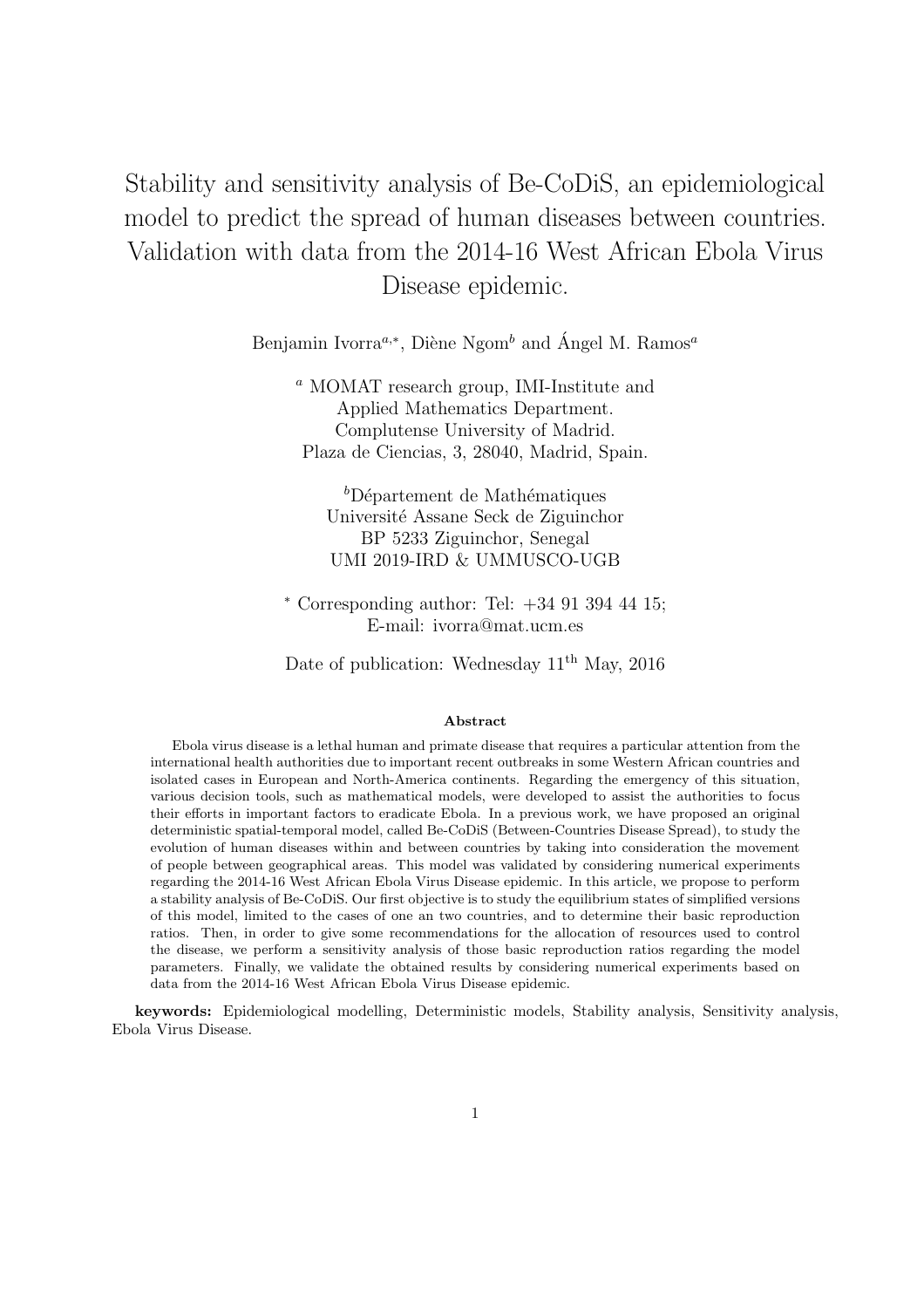## 1 Introduction

Modeling and simulation are important decision tools that can be used to control human and animal diseases [1, 18, 26, 31]. However, as each disease exhibits its own biological characteristics, the considered simulation models need to be adapted to each specific case in order to handle real situations [5].

In a previous work published in [19], we have presented a spatial-temporal epidemiological model, called Be-CoDiS (Between-Countries Disease Spread), to the study of the spread of human diseases between and within countries. This model was an adaptation of a previous software, called Be-FAST (Between Farm Animal Spatial Transmission), which simulates the spread of animal diseases between and within farms [18, 26, 24, 25, 23]. Be-CoDiS is based on the combination of a deterministic Individual-Based model (where the countries are considered as individuals) [9], simulating the between-country interactions (here, migratory flux) and disease spread, with a deterministic compartmental model [5] (a system of ordinary differential equations), simulating the within-country disease spread. At the end of a simulation, Be-CoDiS returns outputs referring to outbreaks characteristics (for instance, the epidemic magnitude, the risk of disease introduction or diffusion per country, etc.). The principal characteristic of this approach is the consideration of the following effects at the same time: migratory flux between countries, control measure effects and dynamic model parameters fitted to each country. Then, as a second part of this work, Be-CoDiS was validated by considering the case of the 2014-16 West African Ebola Virus Disease (EVD) epidemic [13, 6, 14, 39]. EVD is a human and primates virus disease that causes a high mortality rate (between 50% and 90%) [12, 28]. During the period from December 2013 to March 2016, several important outbreaks have been reported in West Africa (Guinea, Liberia, Sierra Leone and Nigeria). Furthermore, 16 isolated cases were detected in Mali, Senegal, the USA, the United Kingdom, Italy and Spain. The main pandemic was considered over at December 2015. Currently, the disease remains active in Guinea and Liberia with some sporadic cases (the last cases were reported at  $24 \frac{rmth}{A}$  April 2016). It is estimated that the around 28616 persons were infected during those outbreaks and 11310 deaths have been reported. Starting with data from December 2013, our model predicted a total of 28475 infected persons, 11797 deaths and that the epidemic will end at April 19th, 2016.

Here, we are interested in performing a stability analysis of continuous simplified versions of Be-CoDiS. To this aim, we first analyze the equilibrium states of the model by considering only one country. More precisely, we estimate an analytical expression of the disease basic reproductive ratio [3, 10, 11] according to the model parameters. The basic reproduction ratio, denoted by  $R_0$ , is a threshold used in epidemiology to determine the behavior of an epidemic. It is defined as the average number of new infections caused by one infected individual in an entirely of susceptible population [1, 5]. It is generally observed that if  $R_0 > 1$  then the epidemic becomes endemic, whereas if  $R_0 \leq 1$  then the epidemic disappears [1, 3]. We note that the mathematical definition of  $R_0$  used in this paper is specific to deterministic finite dimensional systems such as the ones considered here [32]. Then, we extend this study to the case of two countries, when one country send infected persons to other country. Finally, we validate and illustrate the obtained theoretical results by presenting numerical experiments based on data from the 2014-16 West African Ebola virus epidemic. In particular, we perform a sensitivity analysis of the estimated basic reproductive ratio regarding the model parameters. One of the objective of this work is to propose a methodology to give some recommendations when allocating the resources for fighting a disease, such as the EVD, in cases of future outbreaks.

This work is organized as follows. In Section 2, we recall the formulation of the Be-CoDiS model presented in [19]. In Section 3, we study the equilibrium states of simplified versions of this model for one and two countries with movement of people. In Section 4, considering data from the 2014-16 West African Ebola virus epidemic, we validate and illustrate the theoretical results with numerical experiments and perform a sensitivity analysis of the basic reproductive ratio with respect to the model parameters. Finally, in Section 5, we discuss the obtained conclusions and present some perspectives of this work.

## 2 Be-CoDiS model formulation

We consider a disease with the following states for persons (see [20, 27, 28, 39]):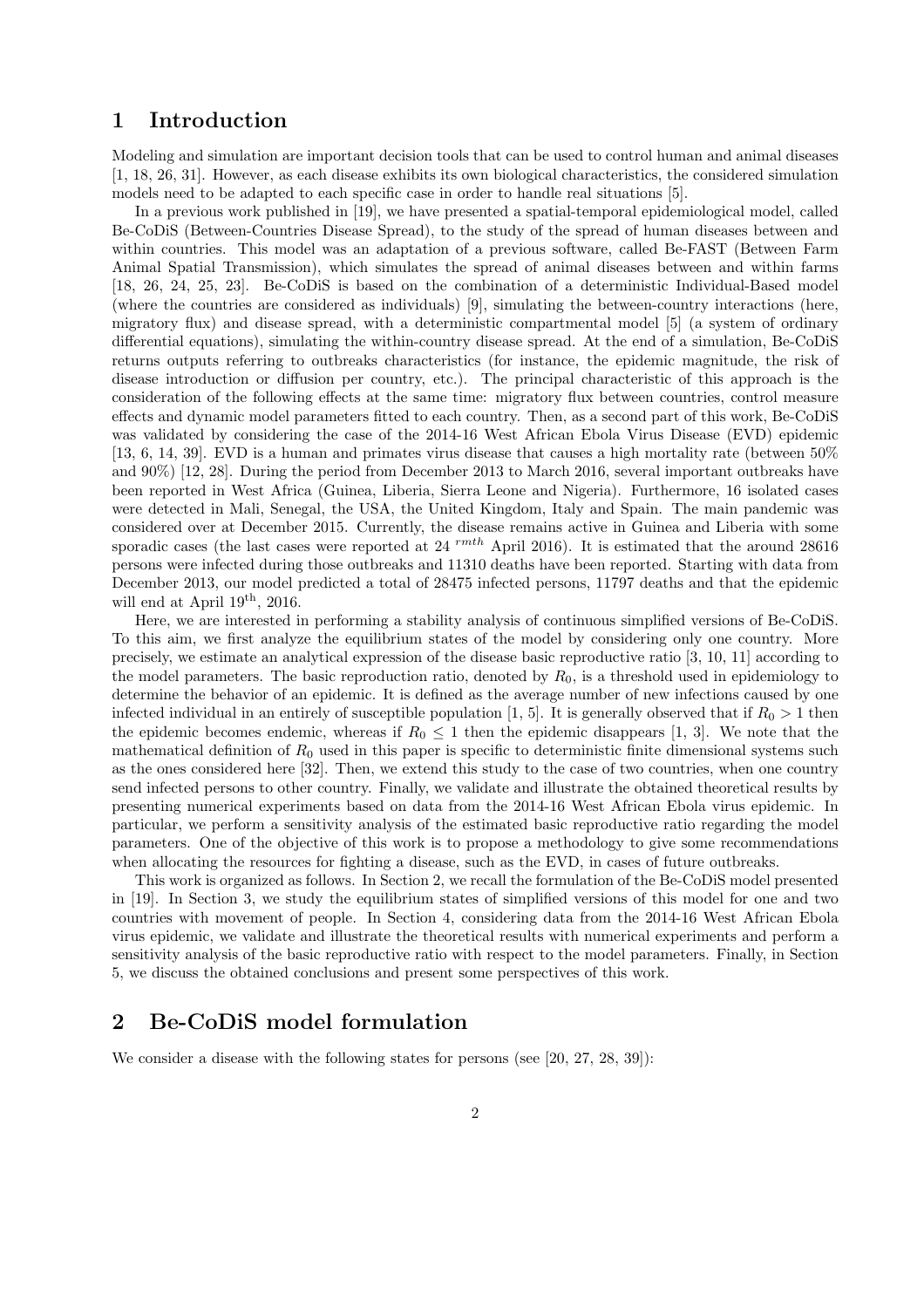- Susceptible (denoted by  $S$ ): The person is not infected by the disease pathogen.
- Infected (denoted by  $E$ ): The person is infected by the disease pathogen but cannot infect other people and has no visible clinical signs (e.g., fever, hemorrhages, etc.). Then after an incubation period, the person passes to the infectious state.
- Infectious (denoted by  $I$ ): The person can infect other people and start developing clinical signs. The mean duration of a person in this state is called infectious period. After this period, infectious persons are taken in charge by sanitary authorities and we classify them as Hospitalized.
- Hospitalized (denoted by  $H$ ): The person is hospitalized and can still infect other people. At the end of this state, the person can pass either to the Recovered state or to the Dead state. We point out that state  $H$  does not include hospitalized persons which cannot infect other people any more. This last category of persons is included in the Recovered state explained below.
- Dead (denoted by  $D$ ): The person has not survived to the disease. The cadaver of infected persons can infect other people until they are buried. After a fixed mean period, the body is buried.
- Buried (denoted by  $B$ ): The person is dead because of the disease. Its cadaver is buried and can no longer infect other people.
- Recovered (denoted by  $R$ ): The person has survived to the disease, is no longer infectious and develop a natural immunity to the disease pathogen.

Once an infected person is hospitalized, the authorities may apply various control measures in order to control the disease spread (see [13, 16]):

- Isolation: Infected people are isolated from contact with other people. Only sanitary professionals are in contact with them. However, depending on the considered disease, contamination of those professionals may also occur (see [13]). Isolated persons receive an adequate medical treatment that reduces the disease fatality rate.
- Quarantine: Movement of people in the area of origin of an infected person is restricted an controlled (e.g., quick sanitary check-points at the airports) to avoid that possible infected persons spread the disease.
- Tracing: The objective of tracing is to identify potential infectious contacts which may have infected a person or spread the disease to other people.
- Increase of sanitary resources: The number of operational beds and sanitary personal available to detect and treat affected persons is increased, producing a decrease in the infectious period. When necessary, the funerals of infected cadavers are controlled by sanitary personal in order to reduce the contacts between the dead bodies and susceptible persons.

Considering those general disease and control measures, the Be-CoDiS model is used to evaluate the spread of a human disease within and between countries during a fixed time interval.

At the beginning of the simulation, the model parameters are set by the user. At the initial time  $(t = 0)$ , only susceptible people live in the countries that are free of the disease, whereas the number of persons in states  $S, E, I, H, R, D$  and  $B$  of the infected countries are set to their corresponding values. Then, during the time interval  $[0, T_{\text{max}}]$ , with  $T_{\text{max}} \in \mathbb{N}$  being the maximum number of simulation days, the within-country and between-country daily spread procedures, detailed above, are applied. If at the end of a simulation day t, the number of persons in state  $E, I, H$  and  $D$  is lower than a fixed threshold, the simulation is stopped. Else, the simulation ends when  $t = T_{\text{max}}$ . Furthermore, the control measures are also implemented and they can be activated or deactivated, when starting the model, in order to quantify their effectiveness to reduce the magnitude and duration of an epidemic.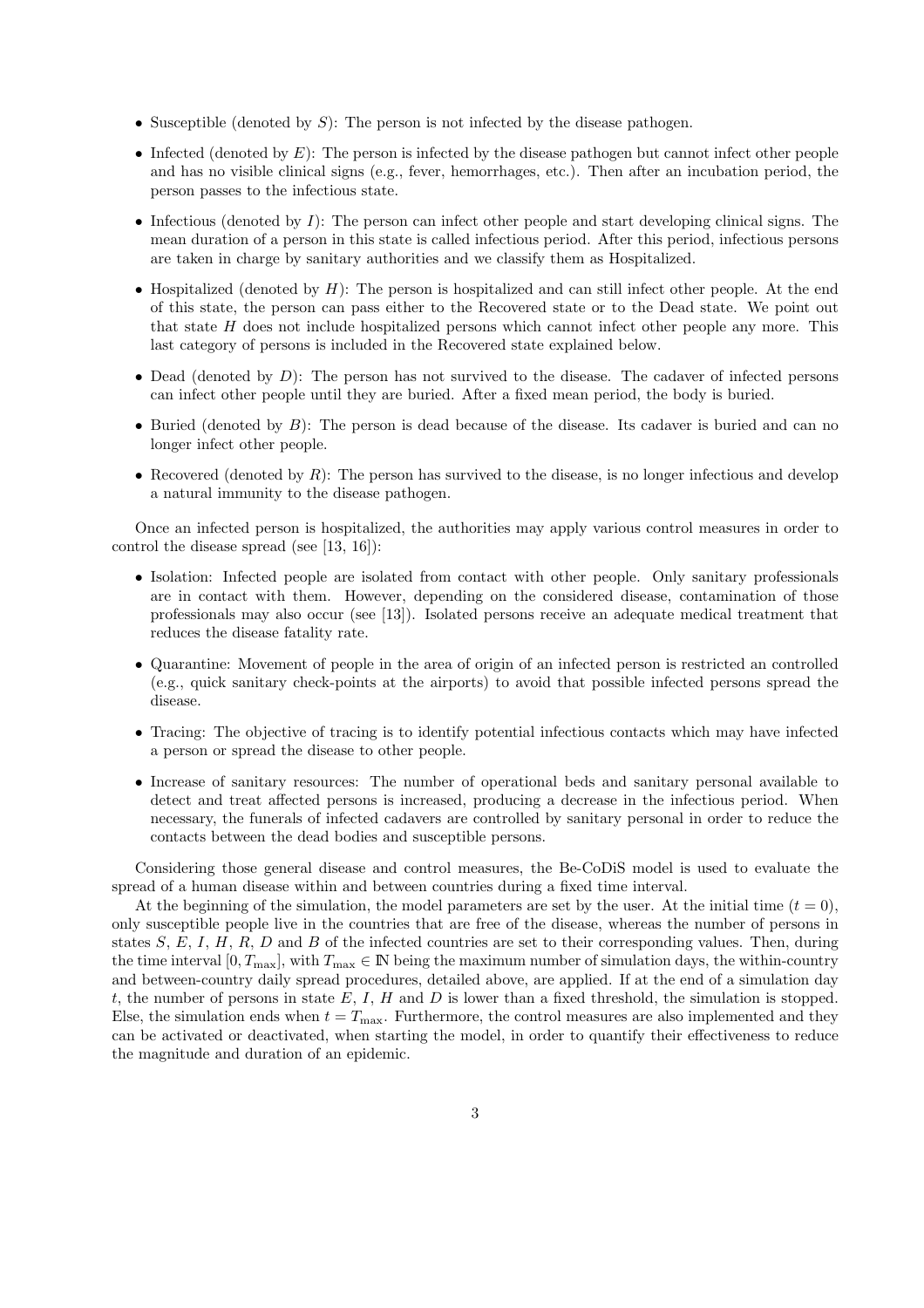The dynamic of the disease spread within a particular contaminated country is modeled by using a deterministic compartmental model (see [5]). We consider that the people in a country are characterized to be in one of those states: Susceptible  $(S)$ , Infected  $(E)$ , Infectious  $(I)$ , Hospitalized  $(H)$ , Recovered  $(R)$ , Dead  $(D)$  or Buried  $(B)$ . For the sake of simplicity, we assume that, at each time, the population inside a country is homogeneously distributed and constant. Thus, the spatial distribution of the epidemic inside a country can be omitted. We also suppose that new births are susceptible persons and the birth rate is equal to the death rate (due to the disease or other causes).

The disease spread between countries is modeled by using a spatial deterministic Individual-Based model (see [9]). We consider that the flow of people between countries i and j at time t (i.e., persons traveling per day from  $i$  to  $j$  at time  $t$ ), is the only way to introduce the disease from country  $i$ , infected by the disease, to country j. To do so, we consider the matrix  $(\tau(i,j))_{i,j=1}^{N_{\text{CO}}}$ , where  $\tau(i,j) \in [0,1]$  is the rate of transfer (day<sup>-1</sup>) of persons from country *i* to country j, which is expressed in % of population in *i* per unit of time. Furthermore, we assume that only persons in the  $S$  and  $E$  sates can travel, as other categories are not in condition to perform trips due to the clinical signs or to quarantine. Moreover, as a result of control measures in countries  $i$  and  $j$ , we assume that those rates can vary in time and are multiplied by a function denoted by  $m_{\text{tr}}(i, j, t)$ .

Under those assumptions, the evolution of  $S(i, t)$ ,  $E(i, t)$ ,  $I(i, t)$ ,  $H(i, t)$ ,  $R(i, t)$ ,  $D(i, t)$  and  $B(i, t)$ , denoting the number of susceptible, infected, infectious, hospitalized, recovered, dead and buried persons in country  $i$  at time  $t$ , respectively, could be modeled by the following system of ordinary differential equations [19]

$$
\frac{dS(i,t)}{dt} = -\frac{S(i,t)\left(m_I(i,t)\beta_I(i)I(i,t) + m_I(i,t)\beta_I(i)H(i,t)\right)}{NP(i,t)} - \frac{S(i,t)\left(m_D(i,t)\beta_D(i)D(i,t)\right)}{NP(i,t)}
$$
\n
$$
-\mu_m(i)S(i,t) + \mu_n(i)\left(S(i,t) + E(i,t) + I(i,t) + H(i,t) + R(i,t)\right)
$$
\n
$$
+ \sum_{i \neq j} m_{tr}(j,i,t)\tau(j,i)S(j,t) - \sum_{i \neq j} m_{tr}(i,j,t)\tau(i,j)S(i,t),
$$
\n
$$
\frac{dE(i,t)}{dt} = \frac{S(i,t)\left(m_I(i,t)\beta_I(i)I(i,t) + m_I(i,t)\beta_I(i)H(i,t)\right)}{NP(i,t)} + \frac{S(i,t)\left(m_D(i,t)\beta_D(i)D(i,t)\right)}{NP(i,t)}
$$
\n
$$
-\mu_m(i)E(i,t) + \sum_{i \neq j} m_{tr}(j,i,t)\tau(j,i)X_{\epsilon_{fit}}(E(j,t))
$$
\n
$$
-\sum_{i \neq j} m_{tr}(i,j,t)\tau(i,j)X_{\epsilon_{fit}}(E(i,t)) - \gamma_E X_{\epsilon_{fit}}(E(i,t)),
$$
\n
$$
\frac{dI(i,t)}{dt} = \gamma_E X_{\epsilon_{fit}}(E(i,t)) - (\mu_m(i) + \gamma_I(i,t))I(i,t),
$$
\n
$$
\frac{dH(i,t)}{dt} = \gamma_I(i,t)I(i,t) - \left(\mu_m(i) + (1 - \omega(i,t))\gamma_{HR}(i,t) + \omega(i,t)\gamma_{HD}(i,t)\right)H(i,t),
$$
\n
$$
\frac{dR(i,t)}{dt} = (1 - \omega(i,t))\gamma_{HR}(i,t)H(i,t) - \gamma_D D(i,t),
$$
\n
$$
\frac{dI(i,t)}{dt} = \omega(i,t)\gamma_{HD}(i,t)H(i,t) - \gamma_D D(i,t),
$$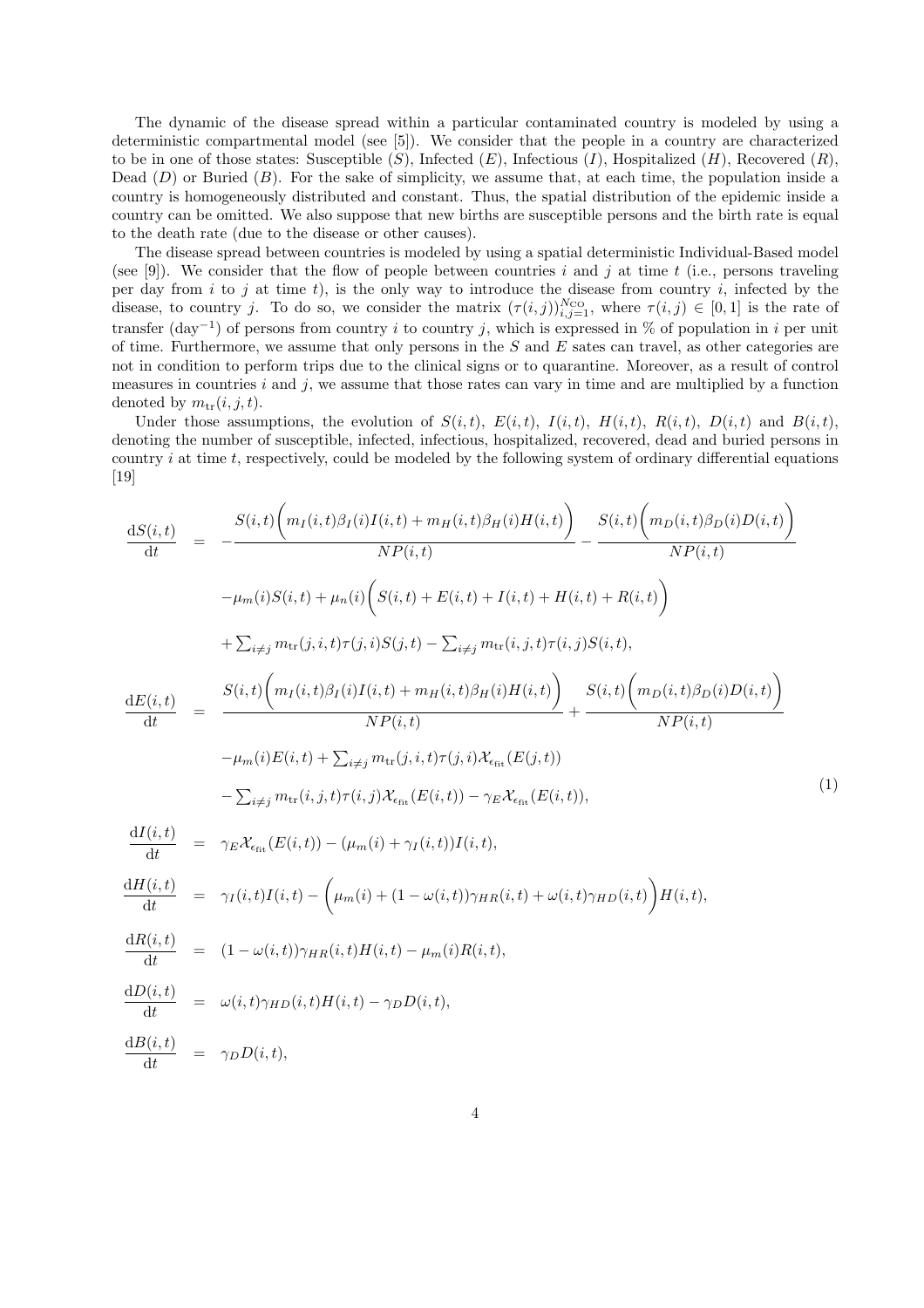where

- $i \in \{1, ..., N_{CO}\},\$
- $N_{\text{CO}} \in \mathbb{N}$  is the number of countries,
- $NP(i, t) = S(i, t) + E(i, t) + I(i, t) + H(i, t) + R(i, t) + D(i, t) + B(i, t)$  is the number of persons (alive and also died or buried because of the disease) in country  $i$  at time  $t$ ,
- $\mu_n(i) \in [0,1]$  is the birth rate  $(\text{day}^{-1})$  in country *i*: the number of births per day and per capita,
- $\mu_m(i) \in [0,1]$  is the mortality rate  $(\text{day}^{-1})$  in country *i*: the number of deaths per day and per capita (or, equivalently, the inverse of the mean life expectancy (day) of a person),
- $\omega(i, t) \in [0, 1]$  is the disease fatality percentage in country i at time t: the percentage of persons who do not survive the disease,
- $\beta_I(i) \in \mathbb{R}^+$  is the disease effective contact rate  $(\text{day}^{-1})$  of a person in state I in country i: the mean number of effective contacts (i.e., contacts sufficient to transmit the disease) of a person in state I per day before applying control measures,
- $\beta_H(i) \in \mathbb{R}^+$  is the disease effective contact rate  $(\text{day}^{-1})$  of a person in state H in country i,
- $\beta_D(i) \in \mathbb{R}^+$  is the disease effective contact rate  $(\text{day}^{-1})$  of a person in state D in country i,
- $\gamma_E(i,t)$ ,  $\gamma_I(i,t)$ ,  $\gamma_{HR}(i,t)$ ,  $\gamma_{HD}(i,t)$ ,  $\gamma_D(i,t) \in (0,+\infty)$  denote the transition rate  $(\text{day}^{-1})$  from a person in state  $E, I, H, H$  or  $D$  to state  $I, H, R, D$  or  $B$ , respectively: the number of persons per day and per capita passing from one state to the other (or, equivalently, the inverse of the mean duration of one of those persons in state E, I, H, H, or D, respectively). We note that  $\gamma_I(i, t)$ ,  $\gamma_{HR}(i, t)$  and  $\gamma_{HD}(i,t)$  are time and country dependent, since, due to the applied control measures in country i, their value could vary in time,
- $m_I(i, t), m_H(i, t), m_D(i, t) \in [0, 1]$  (%) are functions representing the efficiency of the control measures applied to non-hospitalized persons, hospitalized persons and infected cadavers respectively, in country  $i$  at time t to eradicate the outbreaks. Focusing on the application of the control measures, we multiply the disease contact rates (i.e.,  $\beta_I(i)$ ,  $\beta_H(i)$  and  $\beta_D(i)$ ) by decreasing functions simulating the reduction of the number of effective contacts as the control measures efficiency is improved. Here, we have considered the functions (see [21]):

$$
m_I(i,t) = m_H(i,t) = m_D(i,t) = \exp\bigg(-\kappa(i)\max(t - \lambda(i), 0)\bigg),\tag{2}
$$

where  $\kappa(i) \in [0, +\infty)$  (day<sup>-1</sup>) simulates the efficiency of the control measures (greater value implies lower value of disease contact rates) and  $\lambda(i) \in \mathbb{R} \cup \{+\infty\}$  (day) denotes the first day of application of those control measures,

•  $\mathcal{X}_{\epsilon_{\rm fit}}(x) = x$  if  $x \geq \epsilon_{\rm fit}$ ,  $\mathcal{X}_{\epsilon_{\rm fit}}(x) = 2x - \epsilon_{\rm fit}$  if  $(\epsilon_{\rm fit}/2) \leq x \leq \epsilon_{\rm fit}$ , and 0 elsewhere, with  $\epsilon_{\rm fit} \geq 0$  (i.e., a small tolerance parameter). This function is a filter used to avoid artificial spread of the epidemic due to negligible values of x.

System (1) is completed with initial data  $S(i, 0)$ ,  $E(i, 0)$ ,  $I(i, 0)$ ,  $H(i, 0)$ ,  $R(i, 0)$ ,  $D(i, 0)$  and  $B(i, 0)$  given in  $[0, +\infty)$ ; for  $i=1,..., N_{\text{CO}}$ .

This full model (1) is summarized in Figure 1.

Remark 1. We note that the Be-CoDiS model proposed here is not only limited to the study of the EVD but also can tackle other diseases such as the Middle East respiratory syndrome coronavirus or the Severe acute respiratory syndrome coronavirus [7], by adapting the model parameters.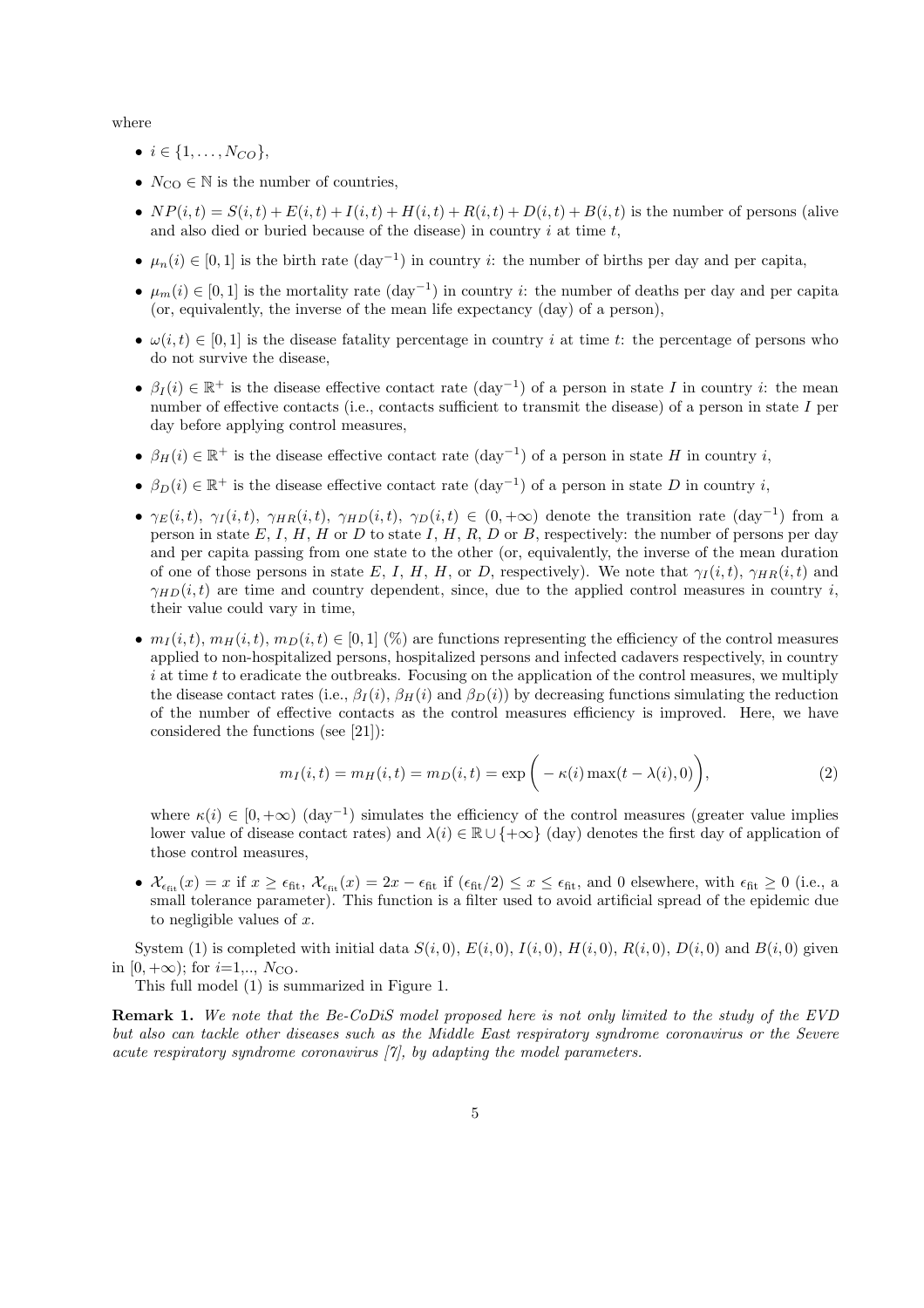

Figure 1: Diagram summarizing the complete version of the Be-CoDiS model.

## 3 Analytical behavior of the Be-CoDiS model

Here, we are interested in studying the equilibrium states and in estimating the basic reproductive ration of simplified versions of the Be-CoDiS model presented in Section 2. First, we focus on the case of one country with an emigration flow of infected persons. Then, we extend the study to the case of two countries, when one country send persons to the other one. The main notations used in this work are summarized in Table 1. A diagram summarizing both models is presented in Figure 2.



Figure 2: Diagram summarizing the simplified model considered in Section 3.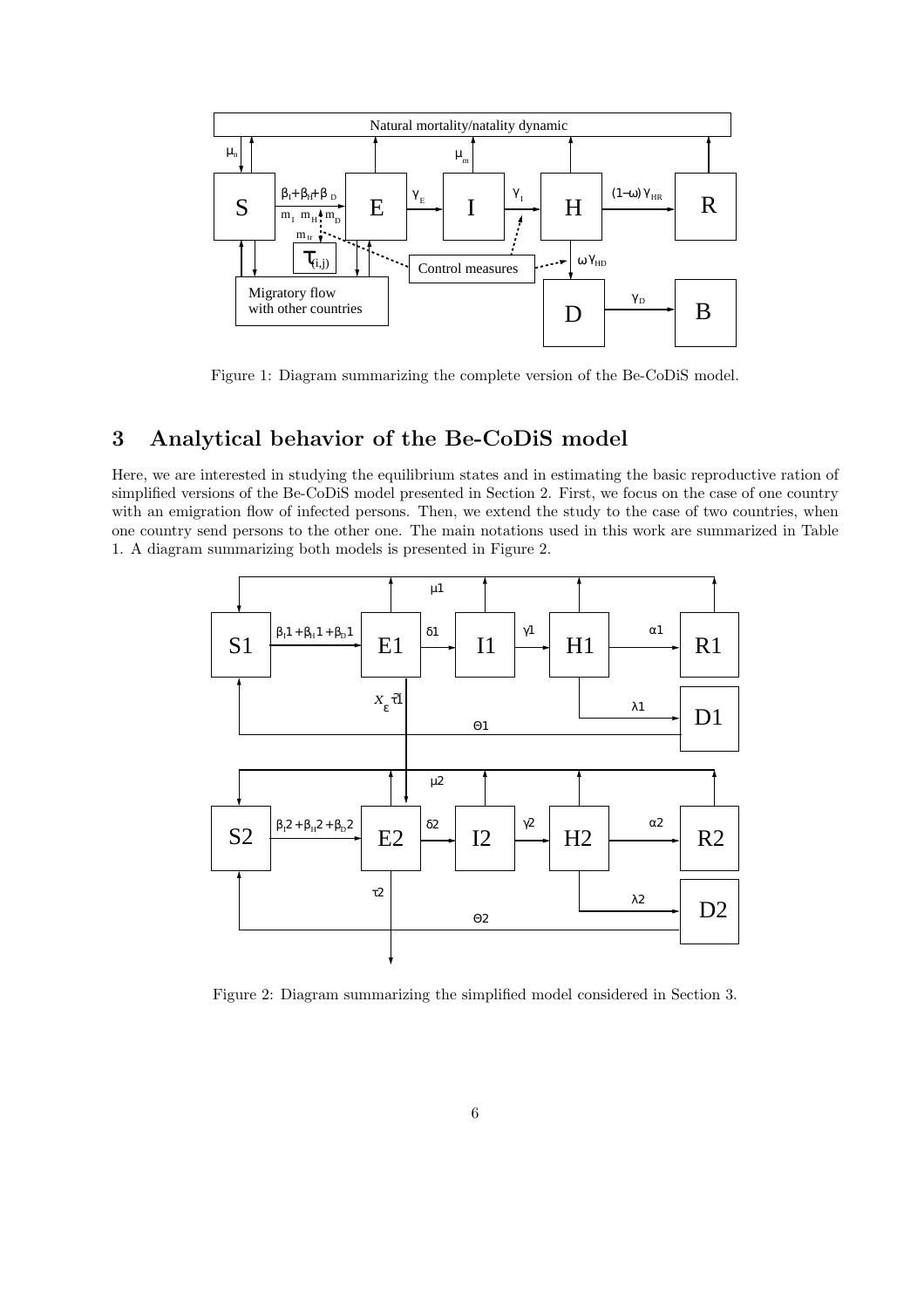| Notation               | Value                    | Description                                                          |
|------------------------|--------------------------|----------------------------------------------------------------------|
| $\beta_{Ii}$           | [0.0494, 0.2671]         | Disease contact rate of persons                                      |
|                        |                          | in state $I$ (day <sup>-1</sup> .person <sup>-1</sup> ) in country i |
| $\beta_{Hi}$           | [0.020, 0.0107]          | Disease contact rate of persons                                      |
|                        |                          | in state $H(day^{-1}.person^{-1})$ in country i                      |
| $\beta_{Di}$           | [0.0494, 0.2671]         | Disease contact rate of persons                                      |
|                        |                          | in state $D$ (day <sup>-1</sup> person <sup>-1</sup> ) in country i  |
| $\delta_i$             | [0.0120, 0.0230]         | Transition rate of a person in state $E$ (day <sup>-1</sup> )        |
|                        |                          | in country $i$ ,                                                     |
| $\gamma_i$             | [0.2000, 0.5000]         | Transition rate of a person in state $I(\text{day}^{-1})$            |
|                        |                          | in country $i$ ,                                                     |
| $\alpha_i$             | [0.148, 0.1050]          | Transition rate of a person in state $H$                             |
|                        |                          | to state R $(\text{day}^{-1})$ in country i,                         |
| $\lambda_i$            | [0.0328, 0.1282]         | Transition rate of a person in state $H$                             |
|                        |                          | to state $D$ (day <sup>-1</sup> ) in country i,                      |
| $\theta_i$             | [0.5000, 1.0000]         | Transition rate of a person in state $D(\text{day}^{-1})$            |
|                        |                          | in country $i$ at time $t$ ,                                         |
| $\mu_i$                | [0.012, 0.023]           | Natural mortality rate in country $i$ (day <sup>-1</sup> )           |
| $\tau_i$               | $[0, 2.4 \cdot 10^{-5}]$ | Daily rate $(\%)$ of the movement of people                          |
|                        |                          | exiting country $i \text{ (day}^{-1})$                               |
| $N_i$                  | $[10,20]\cdot 10^6$      | Number of persons in country $i$                                     |
| $S_i(t)/E(t)/I_i(t)$   | [0,1]                    | Proportion of persons in state $S, E, I, H, R, D$                    |
| $H_i(t)/R_i(t)/D_i(t)$ |                          | in country $i$ at time $t$                                           |

Table 1: Summary of the main notations used in this work. A brief description (Description) and the range of the considered values (Value) used in Section 4 are also reported.

#### 3.1 Simplified model for 1 country

Here, we are interested in studying the behavior of the epidemic inside one single country. For the sake of simplicity, we assume that the population size in the considered country is constant and equals to  $N \in \mathbb{N}$  (i.e., emigration or death flows are compensated by birth flows entering the susceptible state). This hypothesis is reasonable as, due to the size of the population in a country (generally greater than a million of persons) and the time scale of the study (generally lower than five years) considered here, the global variation of the population size during a simulation is negligible [17]. Furthermore, to simplify notations during the following computations, we consider that  $S, E, I, H, R$  and  $D$  now denotes the proportion of persons in each state in the considered country. Additionally, we assume that the model coefficients are constant and no control measures are applied. As no other country is considered, the filter  $\mathcal{X}_{\epsilon_{\text{fit}}}$  is omitted.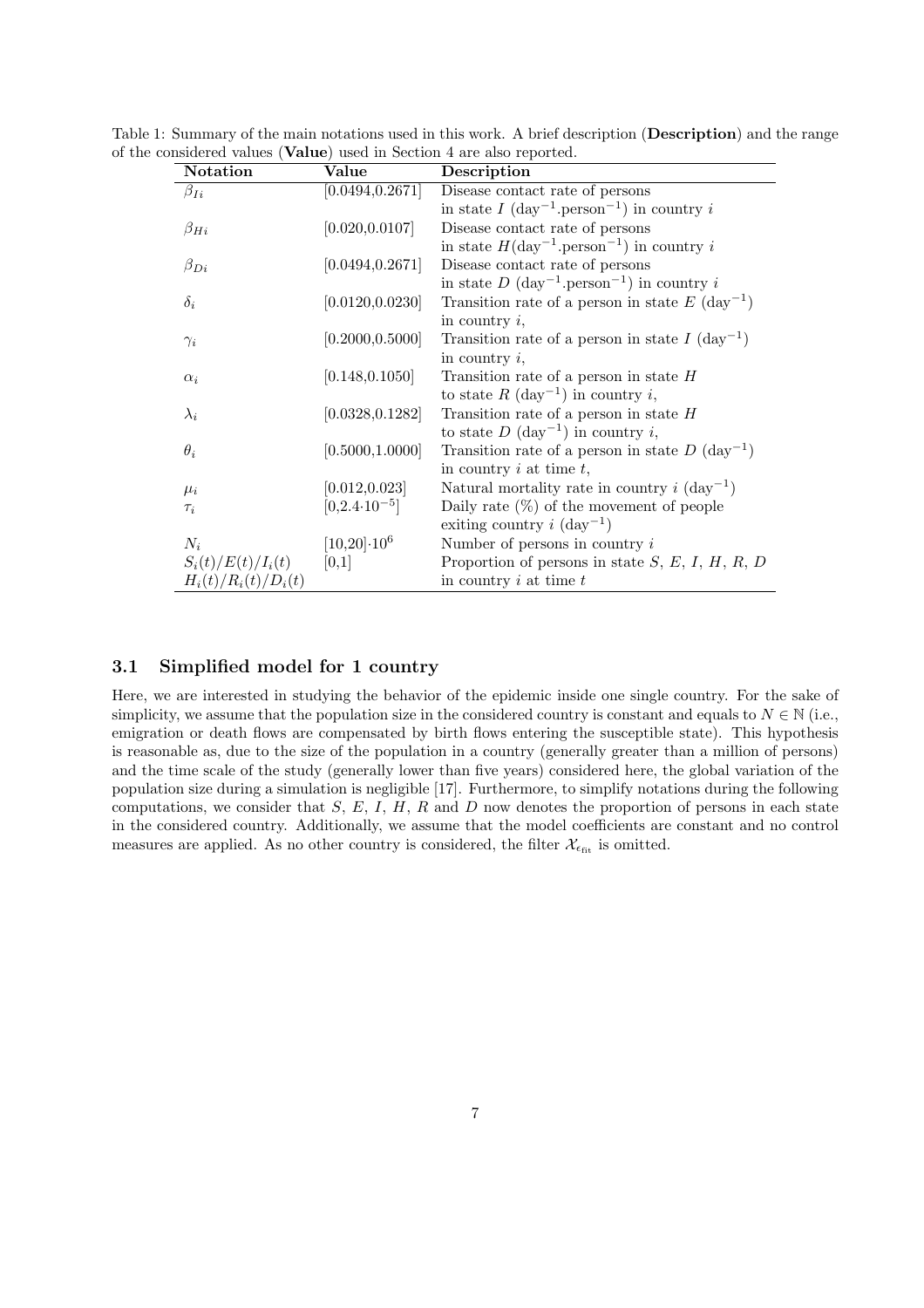Under those assumptions, the evolution of the epidemic, is modeled by

$$
\begin{cases}\n\frac{dS(t)}{dt} = -S(t)\left(\beta_I I(t) + \beta_H H(t) + \beta_D D(t)\right) + \tau E(t) \\
+ \mu \left(E(t) + I(t) + H(t) + R(t)\right) + \theta D(t), \\
\frac{dE(t)}{dt} = S(t)\left(\beta_I I(t) + \beta_H H(t) + \beta_D D(t)\right) - (\mu + \delta + \tau)E(t), \\
\frac{dI(t)}{dt} = \delta E(t) - (\mu + \gamma)I(t), \\
\frac{dH(t)}{dt} = \gamma I(t) - (\mu + \lambda + \alpha)H(t), \\
\frac{dR(t)}{dt} = \alpha H(t) - \mu R(t), \\
\frac{dD(t)}{dt} = \lambda H(t) - \theta D(t),\n\end{cases}
$$
\n(3)

where

- $\mu \in [0, 1]$  is the mortality rate  $(\text{day}^{-1}),$
- $\omega \in [0, 1]$  is the disease fatality percentage,
- $\beta_I \in \mathbb{R}^+$  is the disease effective contact rate  $(\text{day}^{-1}.\text{person}^{-1})$  of persons in state I,
- $\beta_H \in \mathbb{R}^+$  is the disease effective contact rate  $(\text{day}^{-1}.\text{person}^{-1})$  of persons in state H,
- $\beta_D \in \mathbb{R}^+$  is the disease effective contact rate  $(\text{day}^{-1}.\text{person}^{-1})$  of persons in state D,
- δ, γ,  $\alpha$  and  $\lambda$  denote the transition rates  $(\text{day}^{-1})$  from a person in state E to I, I to H, H to R, H to D and D to S, respectively.

Before starting with the estimation of equilibrium states of System (3), we first want to prove that

**Theorem 1.** The set  $\Omega = \{(S, E, I, H, R, D) \in \mathbb{R}^{6,+}/S + E + I + H + R + D = 1\}$  is positively invariant for the System (3).

Proof. We consider the following result (see proof in [29])

**Lemma 1.** Let  $Z : \mathbb{R}^n \to \mathbb{R}$  be a differential function,  $a \in \mathbb{R}$  and  $\nabla Z(x) \neq 0$  for all  $x \in Z^{-1}(a) = \{x \in \mathbb{R}^n : |f(x)| \leq 1\}$  $\mathbb{R}^n/Z(x) = a$ . Let  $G = \{x \in \mathbb{R}^n/Z(x) \le a\}$ . If  $\langle \nabla Z(x), X(x) \rangle \le 0$  for all  $x \in Z^{-1}(a)$ , then G is a positive invariant set of the system  $\dot{x} = X(x)$ .

Let  $Z : \mathbb{R} \to \mathbb{R}$  defined by  $Z(x_1, x_2, x_3, x_4, x_5, x_6) = x_1 + x_2 + x_3 + x_4 + x_5 + x_6$ ,  $a = 1$  and  $\dot{x} = X(x)$ corresponding to System (3).

We have that  $\nabla Z(x) \neq 0$  for all  $x \in Z^{-1}(a)$  and  $\langle \nabla Z(x), X(x) \rangle = 0$  for all  $x \in Z^{-1}(a)$ . Thus,  $\Omega \subset \{x \in \mathbb{R}^n/\mathbb{Z}(x) \leq a\}$  is a positive invariant set of System (3).  $\Box$ 

Considering System (3), we obtain the following stability results

Theorem 2. System (3) has two positive equilibrium states: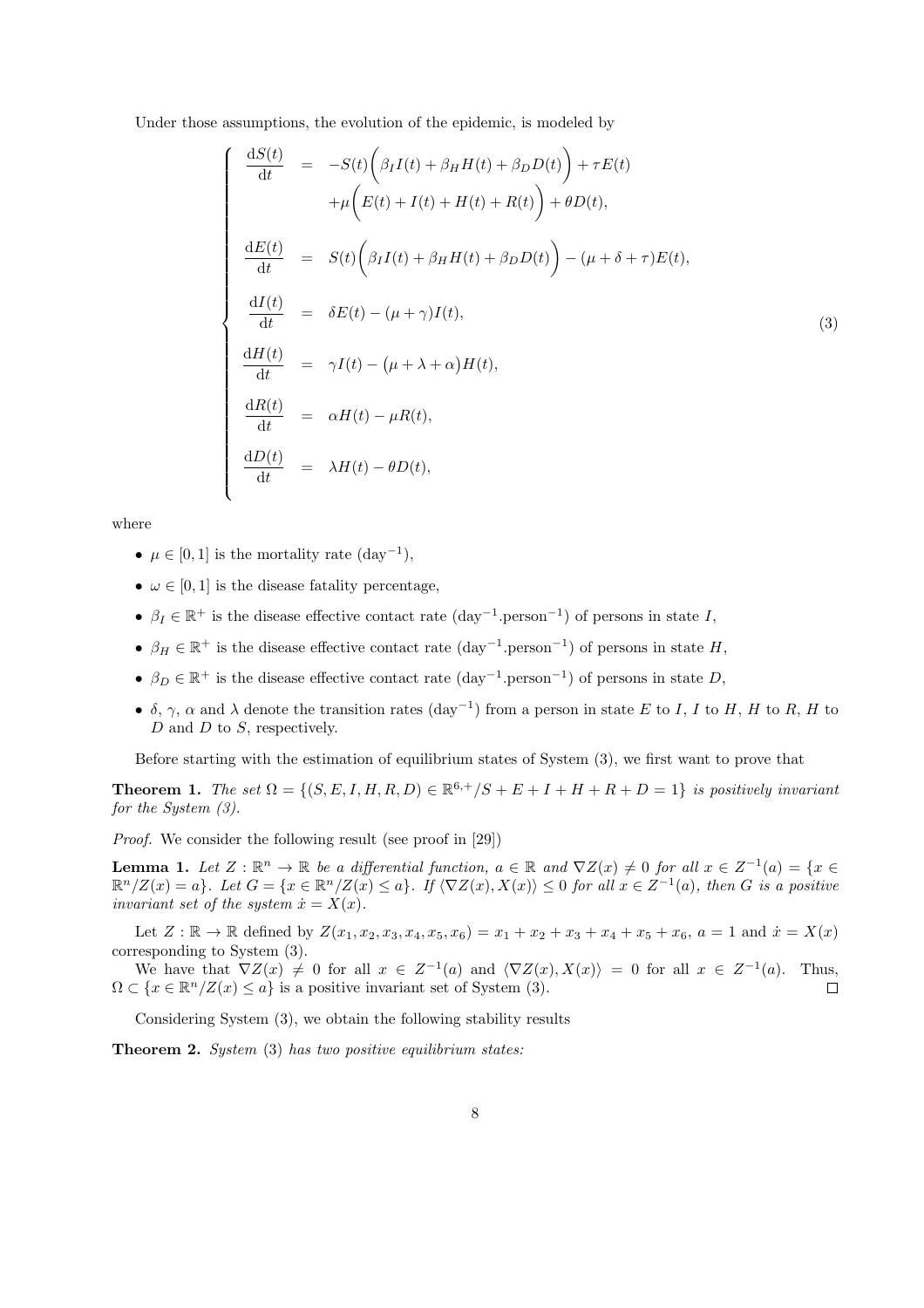- 1. a disease free equilibrium state  $x_1 = (S_1^0, E_1^0, I_1^0, H_1^0, R_1^0, D_1^0) = (1, 0, 0, 0, 0, 0)$  which is globally asymptotically stable if  $R_0 \leq 1$  and unstable if  $R_0 > 1$ ,
- 2. a disease endemic equilibrium state  $x_2 = (S_2^0, E_2^0, I_2^0, H_2^0, R_2^0, D_2^0)$  which is locally asymptotically stable if  $R_0 > 1$ ,

where

$$
R_0 = \frac{\delta(\alpha\theta\beta_i + \gamma\lambda\beta_3 + \gamma\theta\beta_2 + \lambda\theta\beta_i + \mu\theta\beta_i)}{(\mu + \delta + \tau)(\mu + \gamma)(\mu + \lambda + \alpha)\theta}
$$

is the basic reproductive ration associated to System (3); and  $S_2^0 = \frac{1}{R}$  $\frac{1}{R_0}$ ,  $E_2^0 = \theta \mu (\mu + \gamma) (\mu + \alpha + \lambda) \phi$ ,  $I_2^0 = \delta\theta\mu(\mu + \alpha + \lambda)\phi$ ,  $H_2^0 = \delta\theta\gamma\mu\phi$ ,  $R_2^0 = \delta\theta\alpha\gamma\phi$ ,  $D_2^0 = \delta\gamma\lambda\mu\phi$  with

$$
\phi = \frac{1}{(\delta \gamma \lambda (\mu - \theta) + (\mu + \delta + \tau)(\mu + \gamma)(\mu + \lambda + \alpha)\theta)} \left(1 - \frac{1}{R_0}\right).
$$

Proof. 1.- First, we determine the positive equilibrium states (3) by considering (we note that, as the population size is constant, the first line of this system can be omitted)

$$
\begin{cases}\n0 &= S(t) \bigg( \beta_I I(t) + \beta_H H(t) + \beta_D D(t) \bigg) - (\mu + \delta + \tau) E(t), \\
0 &= \delta E(t) - (\mu + \gamma) I(t), \\
0 &= \gamma I(t) - (\mu + \lambda + \alpha) H(t), \\
0 &= \alpha H(t) - \mu R(t), \\
0 &= \lambda H(t) - \theta D(t),\n\end{cases}
$$
\n(4)

After computation, we obtain that  $x_1$  and  $x_2$ , defined previously in the enunciate, are the only positives equilibrium states.

2.- Next, following the steps proposed in [11, 10], we compute the basic reproductive ratio of the considered system, denoted by  $R_0$ . To do so, let  $x = (S, E, I, H, R, D)$ . System (3) can be written in a matrix form as

$$
\begin{cases}\n\begin{pmatrix}\n\dot{S} \\
\dot{R}\n\end{pmatrix} & = & A\begin{pmatrix} S-1 \\ R \end{pmatrix} + B(x) \begin{pmatrix} E \\ I \\ H \\ D \end{pmatrix}, \\
\begin{pmatrix} \dot{E} \\
\dot{I} \\
\dot{B} \end{pmatrix} & = & C(x) \begin{pmatrix} E \\ I \\ H \\ D \end{pmatrix},\n\end{cases}
$$
\n(5)

where

$$
A = \begin{pmatrix} 0 & \mu \\ 0 & -\mu \end{pmatrix}, B(x) = \begin{pmatrix} \mu & \mu - \beta_I S & \mu - \beta_H S & \theta - \beta_D S \\ 0 & 0 & \alpha & 0 \end{pmatrix}
$$
 and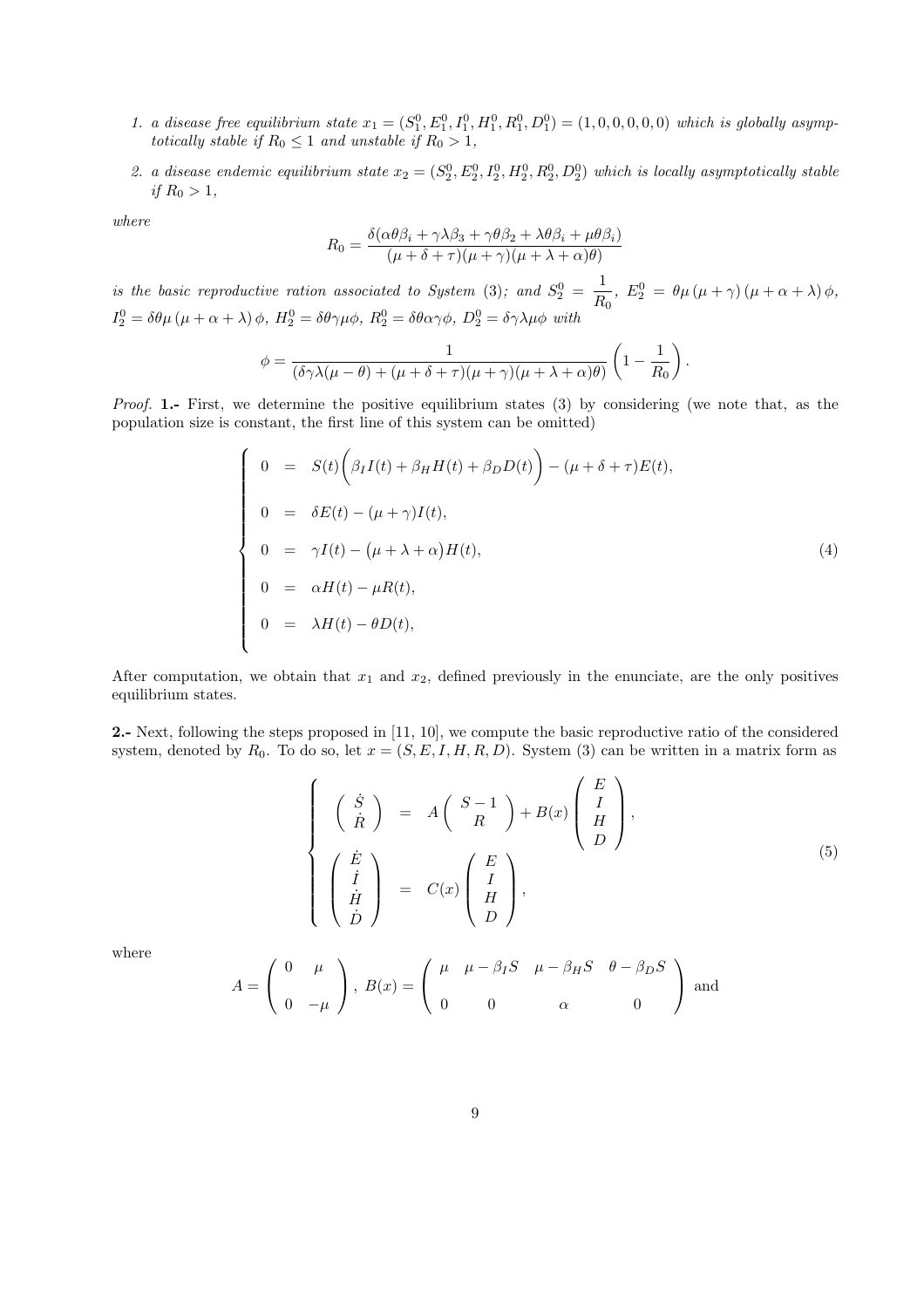$$
C(x) = \begin{pmatrix} -(\mu + \delta + \tau) & \beta_I S & \beta_H S & \beta_D S \\ \delta & (\mu + \gamma) & 0 & 0 \\ 0 & \gamma & -(\mu + \lambda + \alpha) & 0 \\ 0 & 0 & \lambda & -\theta \end{pmatrix}
$$

The Jacobian matrix of this system at the disease free equilibrium state  $x_1 = (1, 0, 0, 0, 0, 0)$  is given by

$$
J(x_1) = \begin{pmatrix} A & B(x_1) \\ 0 & C(x_1) \end{pmatrix}, \tag{6}
$$

.

where  $C(x_1) = F + V$  is a Metzler matrix (see [22]) with

$$
F = \begin{pmatrix} 0 & \beta_I & \beta_{H} & \beta_{D} \\ 0 & 0 & 0 & 0 \\ 0 & 0 & 0 & 0 \\ 0 & 0 & 0 & 0 \end{pmatrix} \text{ and } V = \begin{pmatrix} -(\mu + \delta + \tau) & 0 & 0 & 0 \\ \delta & (\mu + \gamma) & 0 & 0 \\ 0 & \gamma & -(\mu + \lambda + \alpha) & 0 \\ 0 & 0 & \lambda & -\theta \end{pmatrix}.
$$

We note that  $F$  is a positive Matrix and  $V$  is a Metzler Matrix.

Thus,  $R_0 = \rho(-FV^{-1})$ , where  $\rho(.)$  is the spectral radius of a matrix, and we obtain that

$$
R_0 = \frac{\delta(\alpha\theta\beta_I + \gamma\lambda\beta_H + \gamma\theta\beta_D + \lambda\theta\beta_I + \mu\theta\beta_I)}{(\mu + \delta + \tau)(\mu + \gamma)(\mu + \lambda + \alpha)\theta}.
$$

**3.-** Now, we assume that  $R_0 \leq 1$ :

We use the method developed in [30] to determine a Lyapunov function of the disease free equilibrium. Let  $Y = (S, R)^t$ ,  $X = (E \, I \, H \, D)^t$ . The model can rewritten as

$$
\begin{cases}\n\dot{Y} = g(X, Y) \\
\dot{X} = C(x_1)X - f(X, Y)\n\end{cases}
$$
\n(7)

where

$$
g(X,Y)\left(\begin{array}{c} -S(t)\left(\beta_I I(t) + \beta_H H(t) + \beta_D D(t)\right) + \tau E(t) + \mu\left(E(t) + I(t) + H(t) + R(t)\right) + \theta D(t) \\ \alpha H(t) - \mu R(t) \end{array}\right) \text{ and } \\ f(X,Y) = \left(\begin{array}{c} -S(t)\left(\beta_I I(t) + \beta_H H(t) + \beta_D D(t)\right) + \beta_I I + \beta_H H + \beta_D D \\ 0 \\ 0 \\ 0 \end{array}\right).
$$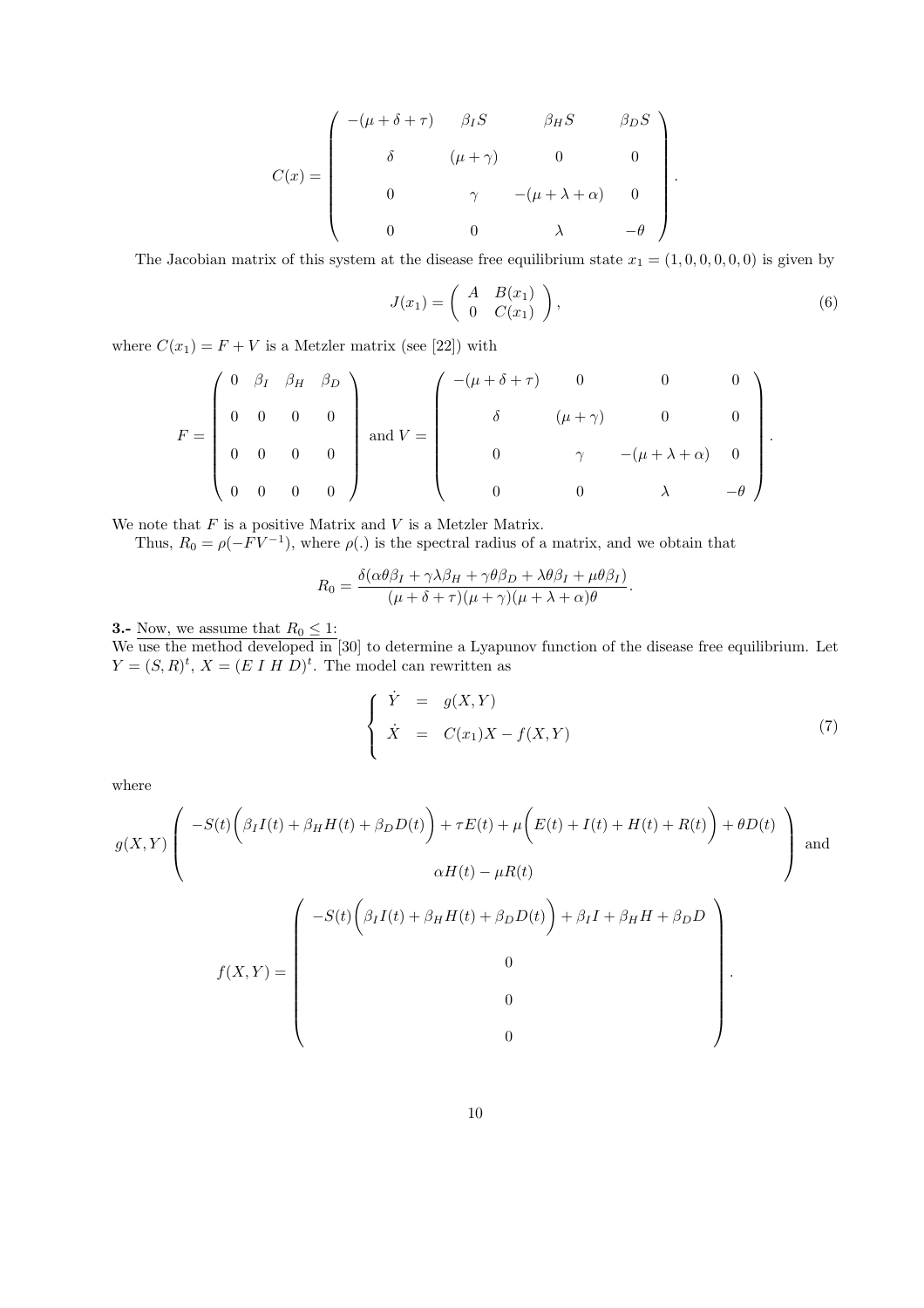Let  $w = \begin{pmatrix} 0 & \frac{\beta_I}{\beta_I} \end{pmatrix}$  $\beta_D$  $\beta_H$  $\frac{\beta_H}{\beta_D}$  1 ) the left eigenvector of the matrix  $-V^{-1}F$  associated with the eigenvalue  $R_0$ . We define  $L(x) = -wV^{-1}x$  which leads to

$$
L(x) = \left(\frac{\beta_I \delta}{\beta_D (\mu + \gamma)(\mu + \delta + \tau)} + \frac{\beta_H \gamma \delta}{\beta_D (\mu + \delta + \tau)(\mu + \lambda + \alpha)(\mu + \gamma)} + \frac{\lambda \gamma \delta}{(\mu + \lambda + \alpha)(\mu + \gamma)(\mu + \delta + \tau)\theta}\right) E
$$
  

$$
\left(\frac{\beta_I}{\beta_D (\mu + \gamma)} + \frac{\beta_H \gamma}{\beta_D (\mu + \gamma)(\mu + \lambda + \alpha)} + \frac{\lambda \gamma}{(\mu + \lambda + \alpha)(\mu + \gamma)\theta}\right) I + \left(\frac{\beta_H}{\beta_D (\mu + \lambda + \alpha)} + \frac{\lambda}{(\mu + \lambda + \alpha)\theta}\right) H + \frac{D}{\theta}.
$$

We note that L is positive in the set  $\{(S, E, I, H, R, D)/0 \leq S, E, I, H, R, D \leq 1\}$ ,  $L(1, 0, 0, 0, 0) = 0$  and

$$
\dot{L}(x) = -wV^{-1}\dot{x}
$$
\n
$$
= -wV^{-1}(C(x^*)x - f(X,Y))
$$
\n
$$
= -wV^{-1}((F+V)x - f(X,Y))
$$
\n
$$
= -wV^{-1}(F+V)x + wV^{-1}f(X,Y)
$$
\n
$$
= -wV^{-1}Fx - wV^{-1}Vx + wV^{-1}f(X,Y)
$$
\n
$$
= R_0wx - wx + wV^{-1}f(X,Y)
$$
\n
$$
= (R_0 - 1)wx + wV^{-1}f(X,Y).
$$

Additionally, since  $R_0 \leq 1, f \geq 0$  and  $V^{-1} \leq 0$ , then  $\dot{L}(x) \leq 0$ . Hence, L is a Lyapunov function of System (3) at the equilibrium state  $x_1 = (1, 0, 0, 0, 0)$  and, thus, the equilibrium  $x_1$  is globally stable.

To show that  $x_1$  is globally asymptotically stable, we use the Lasalle principle [15]. Let  $\Gamma = \{x \in \Omega/\tilde{L}(x) = 0\}$ . Since  $R_0 \leq 1, f \geq 0$  and  $V^{-1} \leq 0$ , we have that  $\tilde{L}(x) = 0$  if and only if  $(R_0 - 1)wx = 0$  and  $wV^{-1}f(X,Y) = \left(-\frac{\beta_I \delta}{\beta_I} \right)$  $\frac{\beta_H\delta}{\beta_D\left(\mu+\gamma\right)\left(\mu+\delta+\tau\right)}-\frac{\beta_H\gamma\,\delta}{\beta_D\left(\mu+\delta+\tau\right)\left(\mu+\gamma\right)}$  $\frac{\beta_H \gamma \delta}{\beta_D \left(\mu + \delta + \tau\right) \left(\mu + \lambda + \alpha\right) \left(\mu + \gamma\right)} \lambda$   $\gamma$   $\delta$  $(\mu + \lambda + \alpha) (\mu + \gamma) (\mu + \delta + \tau) \theta$  $\bigg(\beta_I I(t)(1-S(t))+\beta_H H(t)(1-S(t))+\beta_D D(t)(1-S(t))\bigg)=0.$  This implies that  $S = 1$  or  $I = H = D = 0$ . Thus,  $\Gamma = \{(S, E, I, H, R, D) \in \Omega / I = H = D = 0\}$  and System (3) is then reduced in  $\Gamma$  to

$$
\begin{cases}\n\frac{dS(t)}{dt} = \tau E + \mu E + \mu R(t), \\
\frac{dE(t)}{dt} = -\mu E(t) - \delta E - \tau E, \\
\frac{dR(t)}{dt} = -\mu R(t).\n\end{cases}
$$
\n(8)

Furthermore, in Γ,  $\frac{dS(t)}{dt} + \frac{dE(t)}{dt}$  $\frac{E(t)}{dt} + \frac{dR(t)}{dt}$  $\frac{\partial c(v)}{\partial t} = -\delta E(t) = 0$ . As  $\delta > 0$ , this leads to  $E(t) = 0$  in  $\Gamma$  and System (8) can be rewritten as

$$
\frac{\mathrm{d}S(t)}{\mathrm{d}t} = \mu R(t) \text{ and } \frac{\mathrm{d}R(t)}{\mathrm{d}t} = -\mu R(t).
$$

If  $0 \lt R(t) \lt 1$ , then  $\frac{dS(t)}{dt} > \mu R^2(t) \Rightarrow \frac{dS(t)}{dt}$  $\frac{S(t)}{\mathrm{d}t}$  >  $-R(t)\frac{\mathrm{d}R(t)}{\mathrm{d}t}$  $rac{R(t)}{dt}$   $\Rightarrow$   $rac{dS(t)}{dt}$  $\frac{S(t)}{\mathrm{d}t}(t) + R(t) \frac{\mathrm{d}R(t)}{\mathrm{d}t}$  $\frac{\partial c(t)}{\partial t} > 0 \Rightarrow$  $\mathrm{d}S(t)$  $\frac{S(t)}{dt} + \frac{dR(t)}{dt}$  $\frac{dR(t)}{dt} > 0$ , which is absurd as  $\frac{dS(t)}{dt} + \frac{dR(t)}{dt}$  $\frac{\partial S(S)}{\partial t} = 0$ . Thus,  $\Gamma = \{(S, E, I, H, R, D) \in \Omega / E = I = H =$  $D = 0, R = 0$ or  $R = 1$ .

Let  $\Gamma_0$  the largest invariant set of the System (3) in  $\Gamma$ . In our case, as  $R = 1$  leads to a non invariant point,  $\Gamma_0$  is reduced to the singleton  $\{x_1\}.$ 

Due to the Lasalle principle, we conclude that  $x_1$  is globally and asymptotically stable.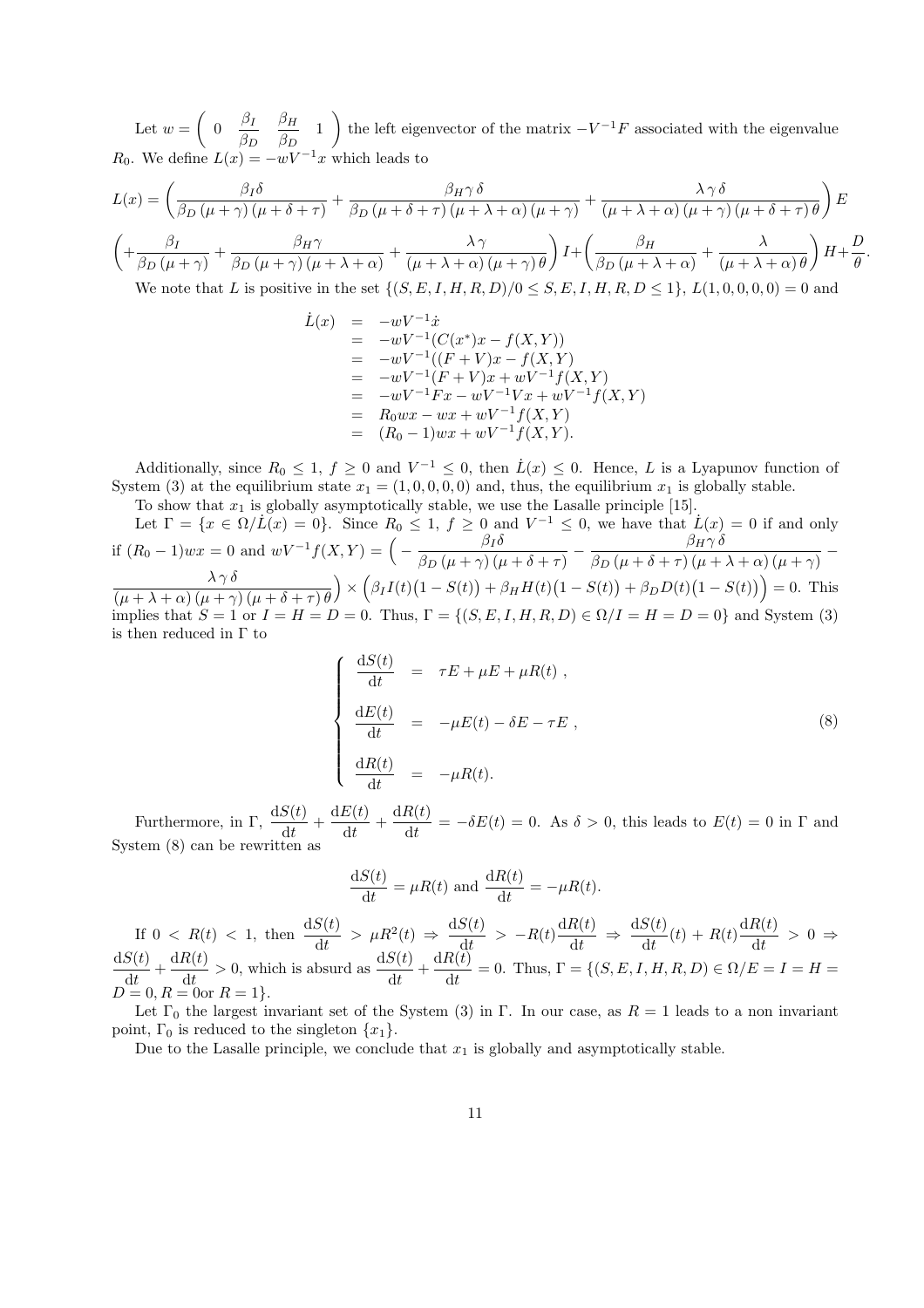#### 4.- Next, we assume that  $R_0 > 1$ :

Since  $C(x_1) = F + V$  is a Metzler matrix, if  $R_0 = \rho(-F V^{-1}) > 1$  then Matrix  $C(x_1)$  is unstable [22]. This means that the Jacobian matrix  $J(x_1)$ , defined by (6), is unstable and, thus,  $x_1$  is unstable [2].

We now focus on the study of the second equilibrium state  $x_2$ , which corresponds to the endemic equilibrium. Since  $S(t) + E(t) + I(t) + H(t) + R(t) + D(t) = 1$ , we can remove the second equation of System (3) and consider

$$
\begin{cases}\n\frac{dS(t)}{dt} = \mu - S(t) \left( \mu + \tau + \beta_I I(t) + \beta_H H(t) + \beta_D D(t) \right) \\
+ \tau \left( 1 - I(t) - H(t) - R(t) - D(t) \right) + (\theta - \mu) D(t), \\
\frac{dI(t)}{dt} = \delta \left( 1 - S(t) - I(t) - H(t) - R(t) - D(t) \right) - (\mu + \gamma) I(t), \\
\frac{dH(t)}{dt} = \gamma I(t) - (\mu + \lambda + \alpha) H(t), \\
\frac{dR(t)}{dt} = \alpha H(t) - \mu R(t), \\
\frac{dD(t)}{dt} = \lambda H(t) - \theta D(t).\n\end{cases}
$$
\n(9)

The linearized system at  $x_2$  is given by

$$
\dot{X}(t) = MX(t),\tag{10}
$$

where  $X = (S, I, H, R, D)<sup>t</sup>$  and

$$
M = \begin{bmatrix} -D_2^0 \beta_D - H_2^0 \beta_H - I_2^0 \beta_I - \mu - \tau & -S_2^0 \beta_I - \tau & -S_2^0 \beta_H - \tau & -\tau & -S_2^0 \beta_D - \mu - \tau + \theta \\ & -\delta & -\mu - \gamma - \tau & -\delta & -\delta & -\delta \\ & & \gamma & -\mu - \lambda - \alpha & 0 & 0 \\ & & & 0 & \alpha & -\mu & 0 \\ & & & & 0 & \lambda & 0 & -\theta \end{bmatrix}.
$$

System (10) can be written as

$$
\begin{cases}\n\dot{S} = -(D_2^0 \beta_D + H_2^0 \beta_H + I_2^0 \beta_I + \mu + \tau) S + (S_2^0 \beta_I + \tau) I \\
-(S_2^0 \beta_H + \tau) H - \tau R - (S_2^0 \beta_D + \mu - \tau + \theta) D, \\
\dot{H} \\
\dot{R} \\
\dot{D}\n\end{cases}
$$
\n(11)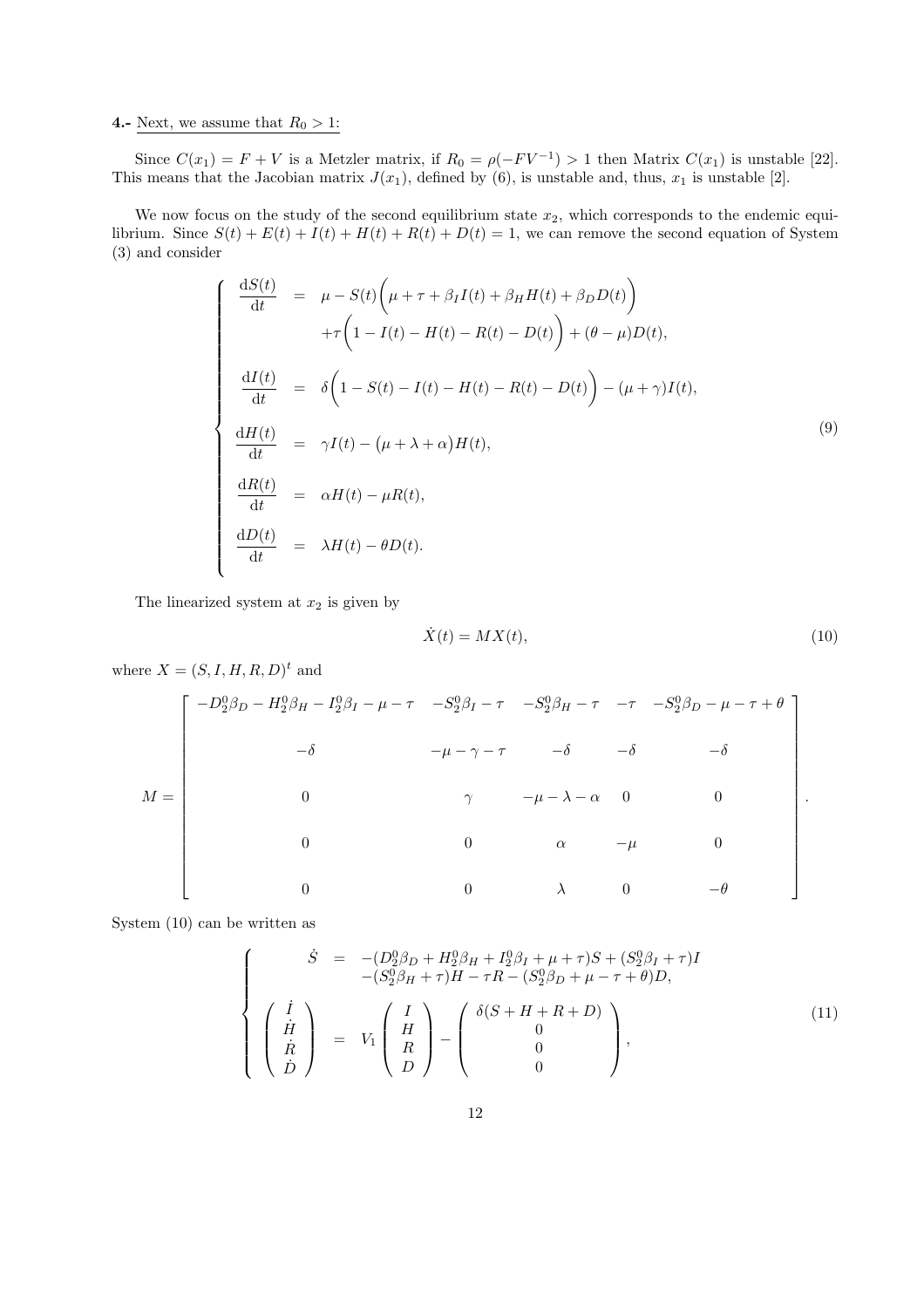where

$$
V_1 = \begin{bmatrix} -\mu - \gamma - \tau & 0 & 0 & 0 \\ & \gamma & -\mu - \lambda - \alpha & 0 & 0 \\ & & \alpha & -\mu & 0 \\ & 0 & \lambda & 0 & -\theta \end{bmatrix}
$$

.

We have that  $V_1^{-1} \leq 0$ . We denote by  $w^1 = (1, 0, 0, 0)$  the left eigenvector vector of  $V_1$  associated to the eigenvalue  $-\mu - \tau - \gamma$ .

Following the ideas introduced in [30], we define  $L^1(y) = -w^1 V_1^{-1}y$ , where  $Y = (I, H, R, D)^t$ . This function satisfies that  $L^1(0) = 0$  and  $L^1(y) \geq 0$ , for all  $y \geq 0$ . Furthermore,

$$
\dot{L}^{1}(y) = -w^{1}V_{1}^{-1}\dot{y}
$$
\n
$$
= -w^{1}V_{1}^{-1}\left(V_{1}\begin{pmatrix} I \\ H \\ R \\ D \end{pmatrix} - \begin{pmatrix} \delta(S+H+R+D) \\ 0 \\ 0 \\ 0 \end{pmatrix}\right)
$$
\n
$$
= -I + w^{1}V_{1}^{-1}\left(\delta(S+H+R+D) \quad 0 \quad 0 \quad 0 \right)^{t}
$$
\n
$$
= -I - \frac{\delta(S+H+R+D)}{\mu+\gamma+\tau}(S+H+R+D).
$$

Hence,  $L^1$  is a Lyapunov function for the linearized System (10) at the equilibrium 0. Thus, 0 is stable for this system.

Let  $\Gamma_1 = \{x \in \mathbb{R}^5_+ \mid L^1(x) = 0\}$ . We note that  $\Gamma_1 = \{0\}$ . Due to the Lasalle principle, we conclude that 0 is asymptotically stable for System (10).

Hence, the endemic equilibrium state  $x_2$  is locally and asymptotically stable for system (3).  $\Box$ 

#### 3.2 Simplified model for 2 countries

In this section, we are interested in studying the epidemiological behavior of a country (denoted by Country 2) receiving infected persons from another country (denoted by Country 1). To do so, we limit our analysis to the spread of the considered disease between two countries with movement of people from Country 1 to Country 2. We note that the methodology presented here can be adapted to the case of more than two countries.

We take into account the same assumptions and notations (but indexed by  $i = 1, 2$ , according to the country) than the ones introduced in Section 3.1. Furthermore, following the idea described in [19], to avoid unrealistic spread of the epidemic due to unrealistic negligible values of movement of people in the state  $E$ from one country to another, we only consider the reception of infected individuals from a Country 1 to a Country 2 when the proportion of infected individuals in Country 1 is greater than a given threshold  $\epsilon > 0$ .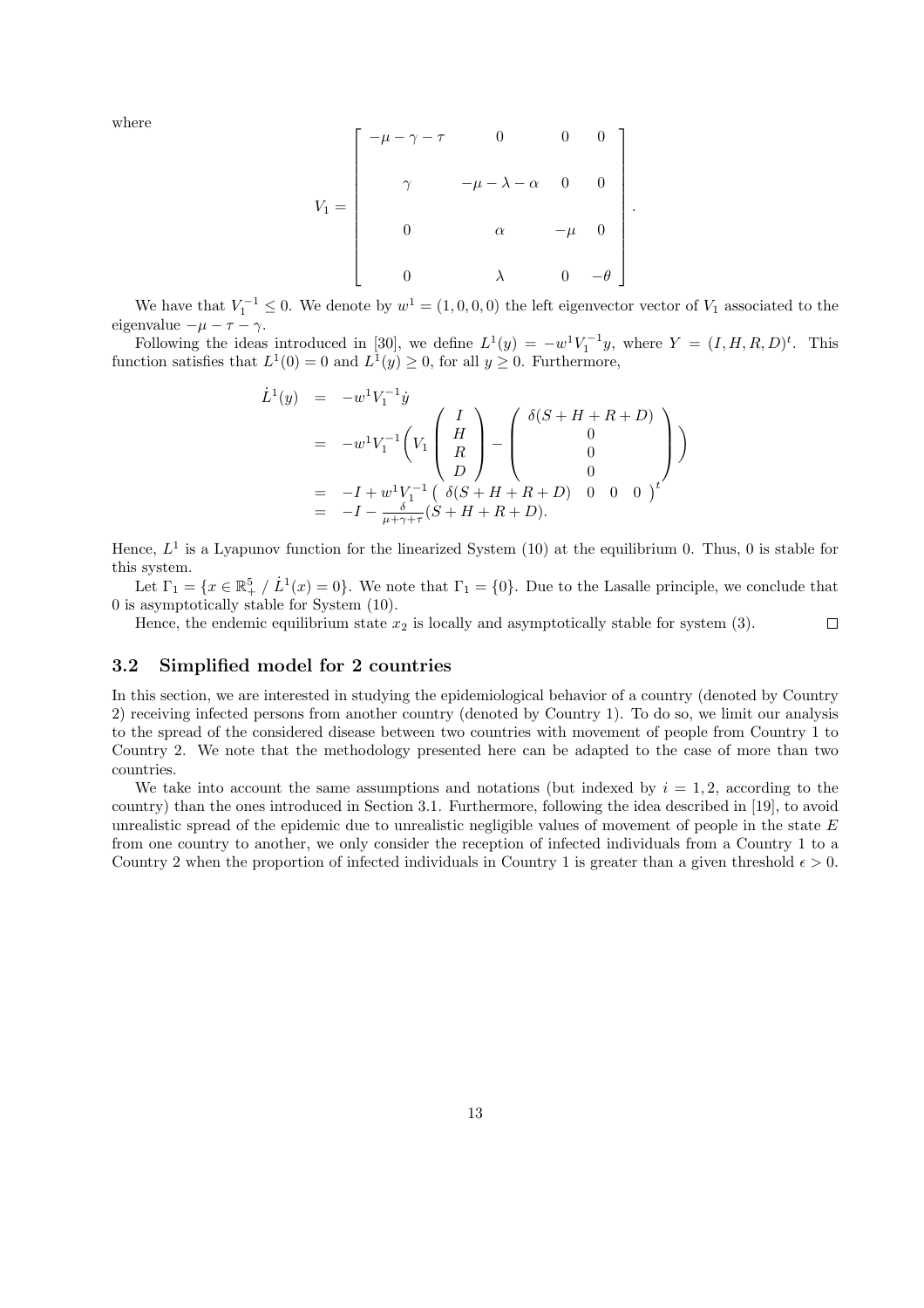Thus, considering those hypothesis, we now consider the following system

$$
\begin{cases}\n\frac{dS_1(t)}{dt} = -S_1(t)\left(\beta_{I_1}I_1(t) + \beta_{H_1}H_1(t) + \beta_{D_1}D_1(t)\right) + \\
\tau_1E_1(t) + \mu_1\left(E_1(t) + I_1(t) + H_1(t) + R_1(t)\right) + \theta_1D_1(t), \\
\frac{dS_2(t)}{dt} = -S_2(t)\left(\beta_{I_2}I_2(t) + \beta_{H_2}H_2(t) + \beta_{D_2}D_2(t)\right) - \tilde{\tau}_1X_c(E_1(t)) + \\
\tau_2E_2(t) + \mu_2\left(E_2(t) + I_2(t) + H_2(t) + R_2(t)\right) + \theta_2D_2(t), \\
\frac{dE_1(t)}{dt} = S_1(t)\left(\beta_{I_1}I_1(t) + \beta_{H_1}H_1(t) + \beta_{D_1}D_1(t)\right) - (\mu_1 + \delta_1 + \tau_1)E_1(t), \\
\frac{dE_2(t)}{dt} = S_2(t)\left(\beta_{I_2}I_2(t) + \beta_{H_2}H_2(t) + \beta_{D_2}D_2(t)\right) - (\mu_2 + \delta_2 + \tau_2)E_2(t) + \tilde{\tau}_1X_c(E_1(t)), \\
\frac{dI_1(t)}{dt} = \delta_1E_1(t) - (\mu_1 + \gamma_1)I_1(t), \\
\frac{dI_2(t)}{dt} = \delta_2E_2(t) - (\mu_2 + \gamma_2)I_2(t), \\
\frac{dH_2(t)}{dt} = \gamma_1I_1(t) - (\mu_1 + \lambda_1 + \alpha_1)H_1(t), \\
\frac{dH_2(t)}{dt} = \gamma_2I_2(t) - (\mu_2 + \lambda_2 + \alpha_2)H_2(t), \\
\frac{dR_1(t)}{dt} = \alpha_1H_1(t) - \mu_1R_1(t), \\
\frac{dR_2(t)}{dt} = \lambda_2H_2(t) - \theta_2D_2(t), \\
\frac{dD_1(t)}{dt} = \lambda_2H_2(t) - \theta_2D_2(t), \\
\frac{dD_2(t)}{dt} = \lambda_2H_2(t) - \theta_2D_2(t),\n\end{cases}
$$

where  $\tilde{\tau}_1 = \frac{\tau_1 N_1}{N}$  $\frac{1}{N_2}$ ;  $N_i \in \mathbb{N}$  is the population size in country *i*; and  $\mathcal{X}_{\epsilon}(x) = x$  if  $x \geq \epsilon$ , and 0 elsewhere. We consider

$$
R_0^i = \frac{\delta_i(\alpha_i \theta_i \beta_{I_i} + \gamma_i \lambda_i \beta_{D_i} + \gamma_i \theta_i \beta_{H_i} + \lambda_i \theta_i \beta_{I_i} + \mu_i \theta_i \beta_{I_i})}{(\mu_i + \delta_i + \tau_i)(\mu_i + \gamma_i)(\mu_i + \lambda_i + \alpha_i)\theta_i},
$$
 with  $i = 1, 2$ .

Now, we enunciate and prove the following result regarding the stability of System (12)

Theorem 3. We consider System (12).

1. if  $R_0^1 \leq 1$  and  $R_0^2 \leq 1$ , the system admits a disease free equilibrium which is globally and asymptotically stable,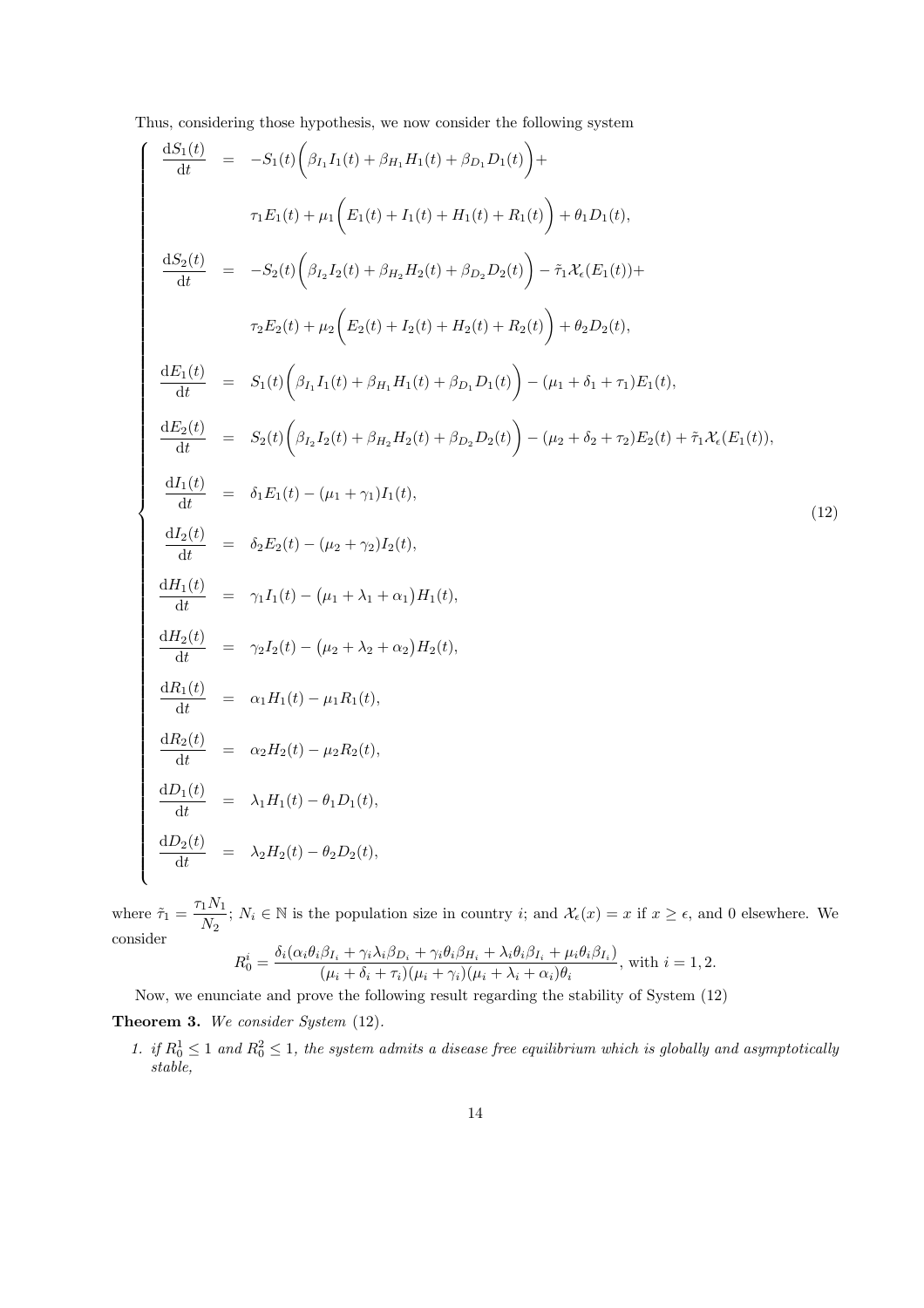- 2. if  $R_0^1 \leq 1$  and  $R_0^2 > 1$ ,  $(S_1, E_1, I_1, H_1, R_1, D_1)$  tends globally asymptotically to  $(1, 0, 0, 0, 0, 0)$  and  $(S_2, E_2, I_2, H_2, R_2, D_2)$  tends locally asymptotically to  $(S_2^0, E_2^0, I_2^0, H_2^0, R_2^0, D_2^0)$ .
- 3. if  $R_0^1 > 1$  and, for all  $t > 0$ ,  $E_1(t) > \epsilon$ ,  $(S_1, E_1, I_1, H_1, R_1, D_1)$  converges locally and asymptotically to  $(S_1^0, E_1^0, I_1^0, H_1^0, R_1^0, D_1^0)$  and  $(S_2, E_2, I_2, H_2, R_2, D_2)$  does not converges to the disease free equilibrium.

where 
$$
S_i^0 = \frac{1}{R_0^2}, E_i^0 = \theta_i \mu_i (\mu_i + \gamma_i) (\mu_i + \alpha_i + \lambda_i) \phi_i, I_i^0 = \delta_i \theta_i \mu_i (\mu_i + \alpha_i + \lambda_i) \phi_i, H_i^0 = \delta_i \theta_i \gamma_i \mu_i \phi_i, R_i^0 = \delta_i \theta_i \alpha_i \gamma_i \phi_i, D_i^0 = \delta_i \gamma_i \lambda_i \mu_i \phi_i, \phi_i = \frac{1}{(\delta_i \gamma_i \lambda_i (\mu_i - \theta_i) + (\mu_i + \delta_i + \tau_i) (\mu_i + \gamma_i) (\mu_i + \lambda_i + \alpha_i) \theta_i)} \left(1 - \frac{1}{R_0^2}\right),
$$

with 
$$
i = 1, 2
$$
.

*Proof.* **1.**- We first assume that  $R_0^1 \leq 1$ :

As the equations describing the evolution of  $(S_1, E_1, I_1, H_1, R_1, D_1)$  are independent from the values of  $(S_2, E_2, I_2, H_2, R_2, D_2)$  and are similar to System (3), due to Theorem 2,  $(S_1, E_1, I_1, H_1, R_1, D_1)$  converges globally and asymptotically to the disease free equilibrium  $(1, 0, 0, 0, 0, 0)$ .

This implies that it exists a time  $t_{\epsilon} > 0$ , such that  $E_1(t) < \epsilon$ , for all  $t > t_{\epsilon}$ . Thus, for all  $t > t_{\epsilon}$ ,  $\mathcal{X}_{\epsilon}(E_1(t)) = 0$  and the second and fourth lines of System (12) are of the form

$$
\begin{cases}\n\frac{dS_2(t)}{dt} = -S_2(t)\left(\beta_{I_2}I_2(t) + \beta_{H_2}H_2(t) + \beta_{D_2}D_2(t)\right) \\
+ \tau_2E_2(t) + \mu_2\left(E_2(t) + I_2(t) + H_2(t) + R_2(t)\right) + \theta_2D_2(t), \\
\frac{dE_2(t)}{dt} = S_2(t)\left(\beta_{I_2}I_2(t) + \beta_{H_2}H_2(t) + \beta_{D_2}D_2(t)\right) - (\mu_2 + \delta_2 + \tau_2)E_2(t),\n\end{cases}
$$

In that case, the system describing the evolution of  $(S_2, E_2, I_2, H_2, R_2, D_2)$  is equivalent to System (3). Hence, due to Theorem 2

- if  $R_0^2 \le 1$ ,  $(S_2, E_2, I_2, H_2, R_2, D_2)$  converges globally and asymptotically to the disease free equilibrium  $(1, 0, 0, 0, 0, 0),$
- if  $R_0^2 \geq 1$ ,  $(S_2, E_2, I_2, H_2, R_2, D_2)$  converges locally and asymptotically to the endemic equilibrium  $(S_2^0, E_2^0, I_2^0, H_2^0, R_2^0, D_2^0).$
- **2.-** We consider  $R_0^1 \geq 1$ :

From Theorem 2, we deduce that  $(S_1, E_1, I_1, H_1, R_1, B_1, D_1)$  converges locally and asymptotically to the endemic equilibrium  $(S_1^0, E_1^0, I_1^0, H_1^0, R_1^0, D_1^0)$ .

Now, we assume that for all  $t > 0$ ,  $E_1(t) > \epsilon$ . By the absurd, if  $\lim_{t\to+\infty} E_2(t) = 0$ , it exists  $t_1 > 0$ such that for all  $t > t_1$ ,  $E_2(t) < \frac{\tilde{\tau}_1 \epsilon}{2(1 + \epsilon)}$  $\frac{1}{2(\mu_2 + \delta_2 + \tau_2)}$ . Additionally, due to the fourth equation in System  $12, \frac{\mathrm{d}E_2(t)}{1}$  $\frac{\tilde{c}_2(t)}{\mathrm{d}t} > \frac{\tilde{\tau}_1\epsilon}{2}$  $\frac{1}{2}$  for all  $t > t_1$ . This implies that  $\lim_{t \to +\infty} E_2(t) = +\infty$ , which is not possible. Thus,  $(S_1, E_1, I_1, H_1, R_1, B_1, D_1)$  does not converge to the disease free equilibrium.

Remark 2. From Theorem 3, we can define a basic reproduction ratio for the disease described by System (12) as  $R_0 = \max(R_0^1, R_0^2)$ . Indeed, if  $R_0 \le 1$ , System (12) converges globally and asymptotically to the disease free equilibrium  $(1, 1, 0, 0, 0, 0, 0, 0, 0, 0, 0, 0)$ , else, under reasonable hypothesis, it does not converges to this disease free state. This result means that the worst basic reproduction ratio of the disease in all considered countries define the basic reproduction ratio of the global system.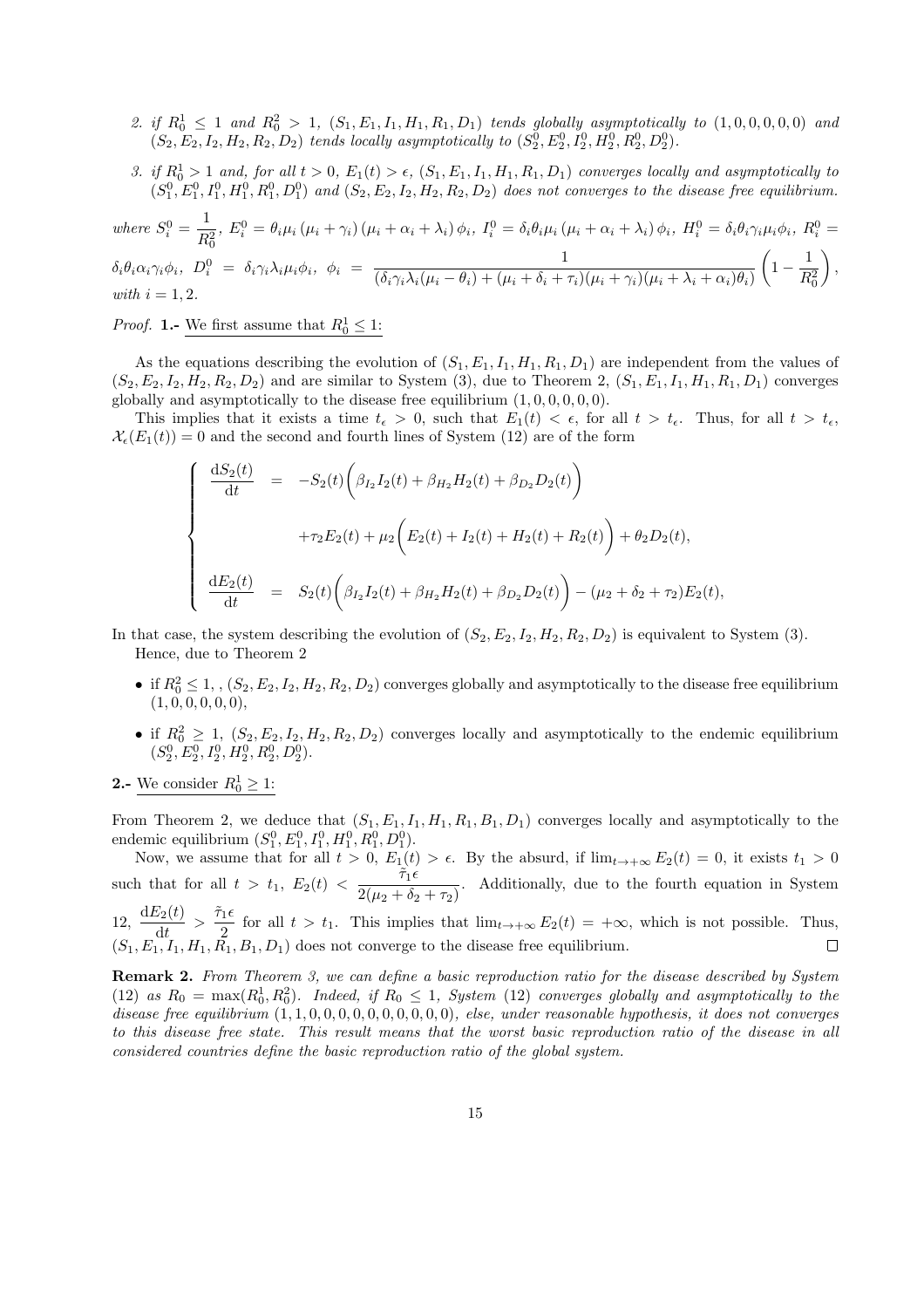| Parameters | Mininmum | Maximum            |
|------------|----------|--------------------|
| $\mu$      | 0.0120   | 0.0230             |
| $\tau$     |          | $2.4\times10^{-5}$ |
| $\beta_I$  | 0.0494   | 0.2671             |
| $\beta_H$  | 0.0020   | 0.0107             |
| $\beta_D$  | 0.0494   | 0.2671             |
| δ          | 0.0476   | 0.5000             |
| Ĥ          | 0.5000   | 1.0000             |
|            | 0.2000   | 0.5000             |
|            | 0.0328   | 0.1272             |
| $\alpha$   | 0.0148   | 0.1050             |
|            |          |                    |

Table 2: Minimum and maximum values of the parameters of System (3) for the 2014-2016 West African EVD case.

### 4 Application to the 2014-2016 West African EVD epidemics

In this section, in order to validate and illustrate the interest of the theoretical results obtained previously, we present some numerical experiments based on data from the 2014-2016 West African EVD epidemics [13, 6, 14, 27, 39]. To do so, in Section 4.1, we perform a sensitivity analysis of the basic reproduction ratio, estimated in Section 3.1, regarding the model parameters and propose some recommendations to allocate the resources for fighting EVD. Next, in section 4.2, we present the evolution of the epidemic between two countries by considering several sets of parameters.

#### 4.1 Sensitivity analysis of the basic reproductive ratio

In Table 2, we show the maximum and minimum values of the parameters of System (3) proposed in [19] for the 2014-2016 West African EVD case.

Considering those values, we study the impact of variations in each model parameter on the value of the basic reproductive ratio

$$
R_0 = \frac{\delta(\alpha\theta\beta_I + \gamma\lambda\beta_D + \gamma\theta\beta_H + \lambda\theta\beta_I + \mu\theta\beta_I)}{(\mu + \delta + \tau)(\mu + \gamma)(\mu + \lambda + \alpha)\theta},
$$

given in Theorem 2. To do so, we first compute  $R_0^{\text{min}}$ ,  $R_0^{\text{mean}}$  and  $R_0^{\text{max}}$ , the basic reproduction ratio obtained by considering the minimum, mean and maximum values of the model parameters, respectively. We obtain  $R_0^{\text{min}} = 0.1171, R_0^{\text{max}} = 0.5440 \text{ and } R_0^{\text{max}} = 1.0957.$ 

Then, for each model parameter, indexed by  $i \in \mathbb{N}$ , we compute  $R_{\min,i}^{\min}$ ,  $R_{\min,i}^{\max}$ ,  $R_{\min,i}^{\min}$ ,  $R_{\min,i}^{\min}$ ,  $R_{\min,i}^{\min}$ ,  $R_{\min,i}^{\min}$ ,  $R_{\min,i}^{\min}$ ,  $R_{\min,i}^{\min}$ ,  $R_{\min,i}^{\min}$ ,  $R_{\min,i}^{\min}$ ,  $R_{\min,i}^{\min}$ ,  $R_{\text{mean},i}^{\text{max}}, R_{\text{max},i}^{\text{mean}}$  and  $R_{\text{max},i}^{\text{max}}$ , the basic reproduction ratios obtained considering the minimum, mean and maximum value of parameter i and the other model parameters set to their minimum, mean and maximum values, respectively. Next, we calculate the following percentile differences

$$
\frac{R^j_{\min,i}-R^j_0}{R^j_0}, \frac{R^j_{\text{mean},i}-R^j_0}{R^j_0}, \frac{R^j_{\max,i}-R^j_0}{R^j_0},
$$

with  $j \in \{min, mean, max\}$ . During those experiments, we note that the values of the basic reproduction ratios were included in the interval [0.0957,1.5537] and their mean value was 0.5838.

For each parameter, we report on Table 3 the maximum and minimum values of the computed percentile differences and the mean absolute value of those differences. We observe on this table that parameter  $\tau$  has a negligible influence on  $R_0$ . Additionally, parameters  $\lambda$  and  $\theta$  have a limited impact on the basic reproduction ratio with variations lower than 10%. Changes on  $\alpha$ ,  $\mu$ ,  $\beta_H$ ,  $\beta_D$  and  $\delta$  produce moderated modifications on  $R_0$  of 10%, but may produce differences up to 47% for extreme cases. Finally,  $\beta_I$  and  $\gamma$  are the most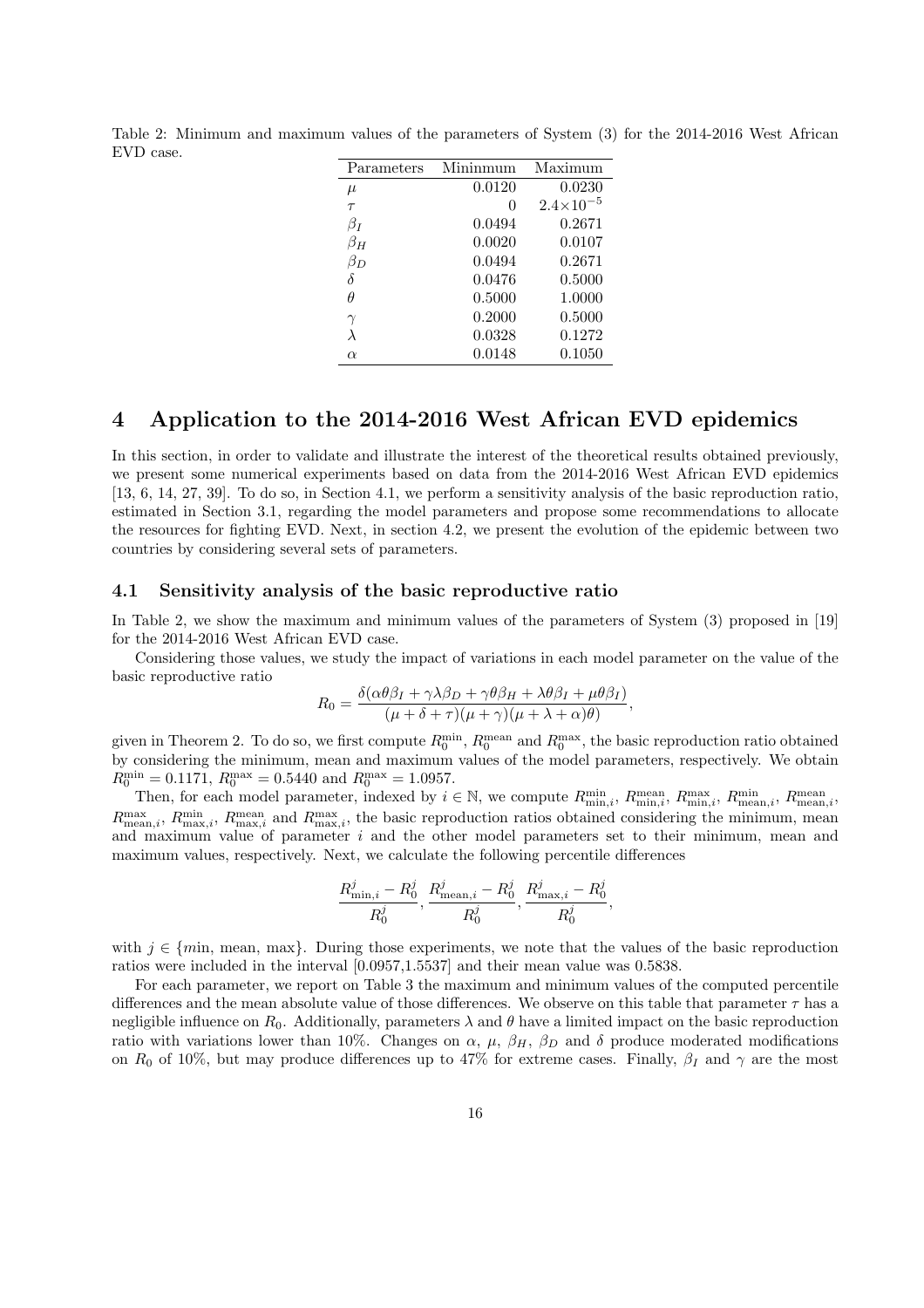| Parameters | Minimum    | Mean absolute value | Maximum |
|------------|------------|---------------------|---------|
| $\mu$      | -5         |                     | 27      |
| $\tau$     | $-10^{-4}$ |                     |         |
| βŗ         | $-60$      | 80                  | 355     |
| $\beta_H$  | $-5$       | 10                  | 47      |
| $\beta_D$  | $-19$      | 12                  | 39      |
|            | $-22$      | 14                  | 42      |
|            | $-10$      | 5                   |         |
|            | $-41$      | 32                  | 113     |
|            | $-4$       | 3                   |         |
| $\alpha$   | -9         |                     | 30      |

Table 3: Minimum, mean absolute and maximum values of the percentile differences computed in Section 4.1 when studying the sensitivity analysis of  $R_0$  with respect to each parameters of System (3) and considering data from the 2014-2016 West African EVD epidemic.

Table 4: Values of the parameters in Set 1 and Set 2 used in during the experiments presented in Section 4.2. The basic reproduction ratio  $(R_0)$  generated by those values is also reported.

| $\mathcal{L}_{\mathbf{U}}$ below the $\mathcal{L}_{\mathbf{U}}$ |                    | $\frac{1}{2}$        |
|-----------------------------------------------------------------|--------------------|----------------------|
| Parameters                                                      | Set 1              | Set 2                |
| $\mu$                                                           | 0.0197             | 0.0120               |
| $\tau$                                                          | $2.4\times10^{-5}$ | $2.4 \times 10^{-5}$ |
| $\beta_I$                                                       | 0.1147             | 0.2671               |
| $\beta_H$                                                       | 0.0046             | 0.0107               |
| $\beta_D$                                                       | 0.1147             | 0.2671               |
| δ                                                               | 0.3643             | 0.0476               |
| $\theta$                                                        | 0.8500             | 0.5000               |
| $\gamma$                                                        | 0.4100             | 0.2000               |
| $\lambda$                                                       | 0.0564             | 0.1272               |
| $\alpha$                                                        | 0.0693             | 0.0148               |
| $R_{0}$                                                         | 0.3291             | 1.3910               |
|                                                                 |                    |                      |

sensitive parameters with mean variations greater than 30% and reaching percentile differences up to 355% for the worst scenarios.

#### 4.2 Disease evolution between 2 countries

We now focus on the case of System (12), when Country 1 send infected persons to Country 2.

To study some representative numerical examples, we consider two set of parameters, denoted by Set 1 and Set 2 and detailed on Table 4, corresponding to basic reproductive ratios of 0.3291 and 1.3910, respectively. Furthermore, we assume that the population sizes are  $N_1 = 2 \cdot 10^7$  and  $N_2 = 10^7$  in Country 1 and Country 2, respectively. The initial conditions are set to  $S_1(0) = 0.999$ ,  $E_1(0) = 0.001$ ,  $S_2(0) = 1$  and all other proportions set to 0. Additionally,  $\epsilon = 1/N_1$  to consider emigration flow from Country 1 to Country 2 only in the case that it exists at least one infected individual in Country 1. The model is discretized by considering an explicit Euler scheme with a step size of 0.1 day. The simulation is stopped after a maximum number of 3650 days; or if the evolution of people in state S from one iteration to other is lower than  $10^{-9}$ for both countries; or if the proportion of contaminated persons (e.g., persons either in the state  $E, I, H$  or D) in each country is lower than the inverse of the population size.

Taking into account those parameters and numerical methods, we perform the following four experiments: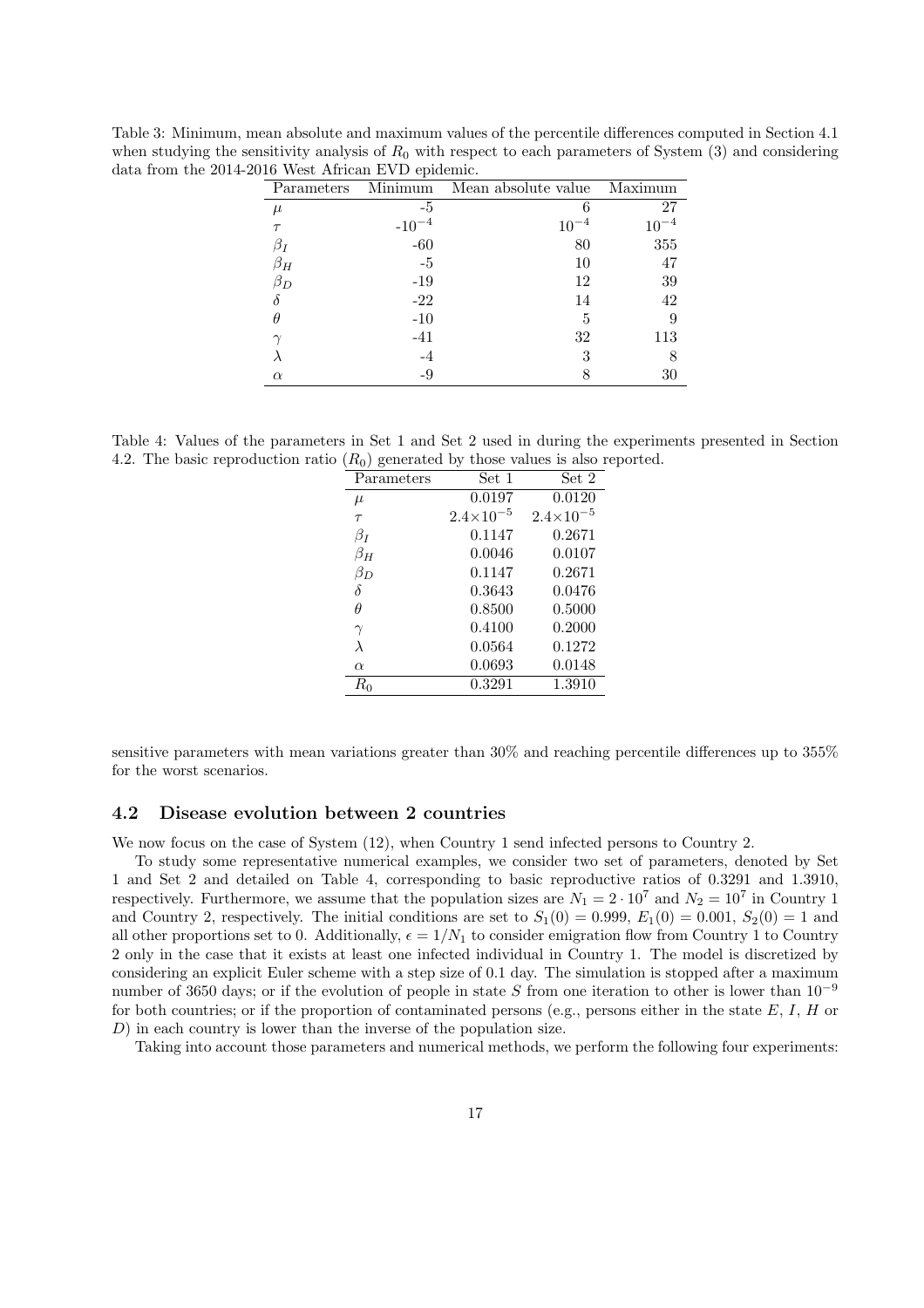

Figure 3: Evolution of the proportion of contaminated persons in Countries 1 and 2 simulated during experiment Exp11 presented in Section 4.2.

- Country 1 with Set 1 and Country 2 with Set 1 (Exp11): The proportion of contaminated persons in both countries is presented in Figure 3. In this case, this proportion is decreasing in Country 1. In Country 2, the maximum proportion of contaminated persons is  $1.3\times10^{-5}\%$  and is reached after 8.9 days of simulation. The initial outbreak in Country 2 is due to the transportation of infected people from Country 1 occurring during the first 77.5 days of the simulation. The simulation stops after 102.7 days due to the low proportion of contaminated persons in both countries.
- Country 1 with Set 1 and Country 2 with Set2 (Exp12): The evolution of the proportions of contaminated and safe (i.e., persons either in the state S or R) persons are depicted in Figure 4. We can see on this figure, that the proportion of contaminated people decreases in Country 1. On the opposite, in Country 2 the epidemic starts due to the movement of infected people from Country 1 during 77.5 days and, then, reaches an endemic equilibrium with 23% of contaminated people. The simulation stops after 1238 days due to the stabilization of the numerical solutions.
- Country 1 with Set 2 and Country 2 with Set1 (Exp21): The evolution of the proportions of contaminated and safe persons are shown in Figure 5. We can see that the epidemic reaches an endemic equilibrium of 23% of contaminated people in Country 1. For Country 2, due to the continuous movement of infected persons coming from Country 1, the epidemic starts and remains endemic with an equilibrium of 0.01% of contaminated persons in the population. The simulation stops after 1149 days due to the stabilization of the numerical solutions. We note that, as spotted in Theorem 3, despite the fact that the basic reproduction ratio of country 2 is lower than 1, the emigration of persons from Country 1 maintains a non disease free state in Country 2.
- Country 1 with Set 2 and Country 2 with Set2 (Exp22): In Figure 6, we report the proportions of contaminated persons in both countries. Endemic states of 23.28% and 23.36% of contaminated people are reached in Countries 1 and 2, respectively. The epidemic in Country 2 suffers a delay, regarding Country 1, due to the time required to move infected people from Country 1 to Country 2. The simulation stop after 1436 days due to the stabilization of the numerical solutions.

## 5 Discussion and Conclusions

In this paper, we have performed an analysis of the equilibrium states of simplified versions of the Be-CoDiS model proposed in [19]. This model aims to study the spread of human diseases between countries.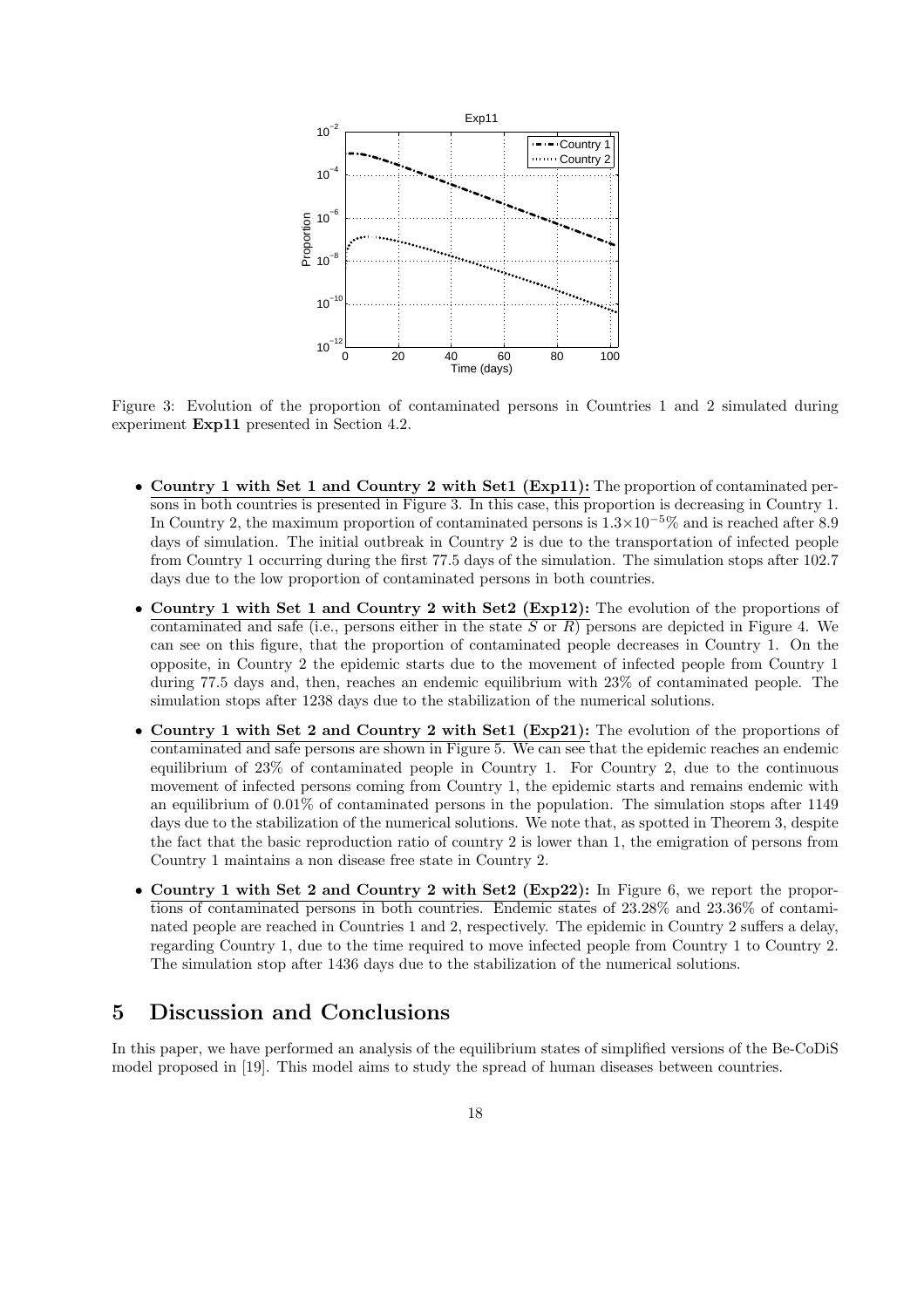

Figure 4: Evolution of the proportions of contaminated and safe persons in Countries 1 and 2 simulated during experiment Exp12 presented in Section 4.2.



Figure 5: Evolution of the proportions of contaminated and safe persons in Countries 1 and 2 simulated during experiment Exp21 presented in Section 4.2.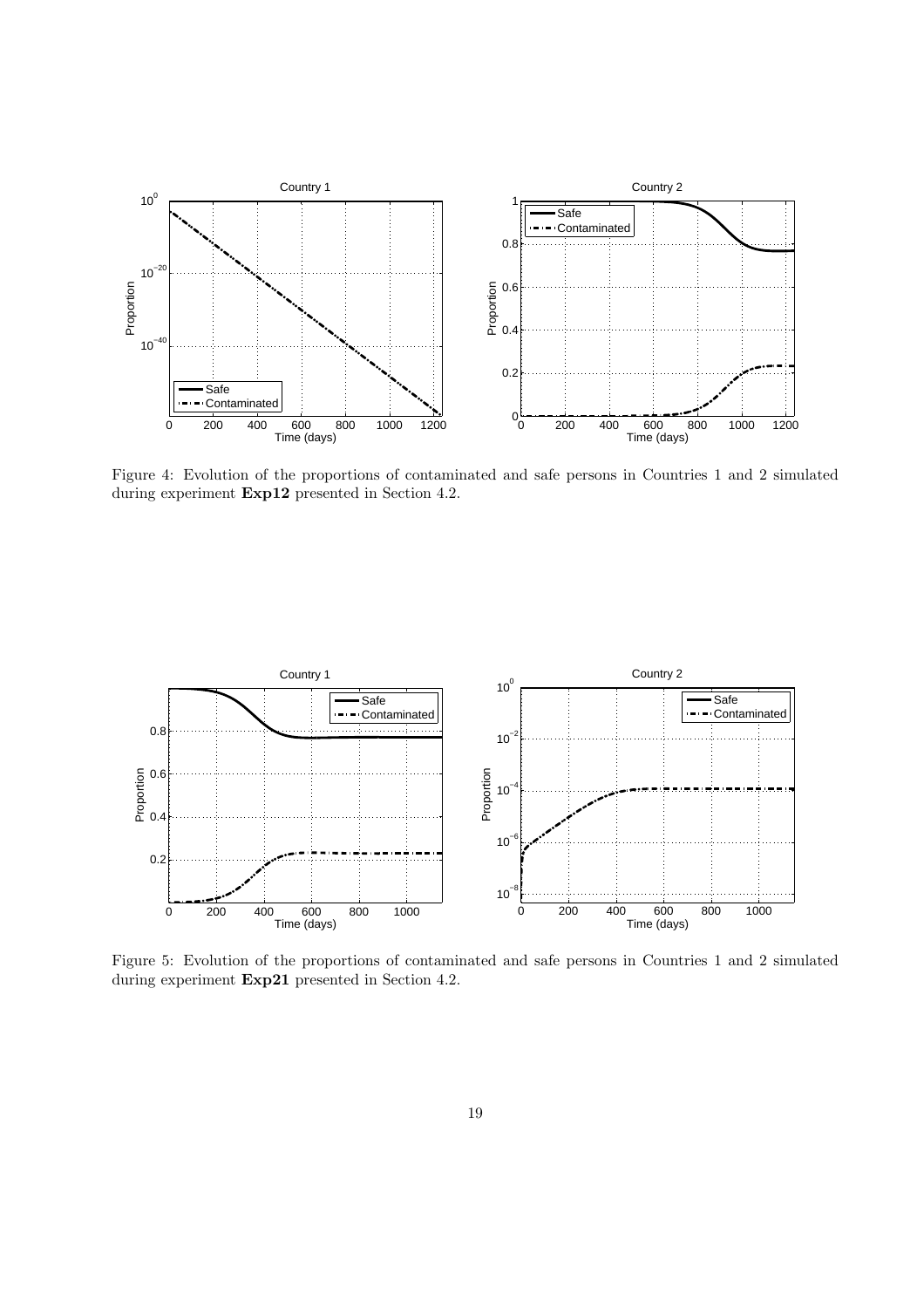

Figure 6: Evolution of the proportions of contaminated persons in Countries 1 and 2 simulated during experiment Exp22 presented in Section 4.2.

First, in Section 3.1, we have estimated a basic reproduction ratio (denoted by  $R_0$ ) of a version of the model for one country. In particular, we have obtained in Theorem 2 an analytical expression of  $R_0$  according to the model parameters. Additionally we have proven that if  $R_0 \leq 1$ , then the disease free equilibrium is globally and asymptotically stable which is a desirable biological situation because the epidemic will disappear. When  $R_0 > 1$ , we shown that the disease free equilibrium is unstable and the endemic equilibrium is locally stable. This leads to the persistence of the epidemic in the considered population.

Then, starting from this  $R_0$  expression and data from the 2014-16 West African Ebola epidemic, we have performed a sensitivity analysis of the basic reproductive ratio regarding the model parameters. We note that due to biological reasons, one generally does not have control on parameters  $\mu$  (the mortality rate) and  $\delta$  (transition from E to I). Taking into account this observation, due to the control measures applied by the authorities in order to eradicate the EVD spread (i.e., Isolation, Quarantine, Tracing and Increase of sanitary resources, see [33, 34, 13]), other model parameters can be regulated according to the technical limitations of those control measures. In particular, this sensitivity analysis seems to indicate that decreasing the time of detection of infectious persons  $(1/\gamma$ , the inverse of the transition rate from I to H) and the contact rate with infectious persons  $(\beta_I)$  are the most efficient way to reduce the epidemic evolution. During the 2014-16 EVD epidemic, both variables were controlled, for instance, by surveying the population in areas of EVD risk with healthcare workers, by performing information campaigns about the disease and by isolating suspicious cases [8, 6, 38]. For example, considering the case of Guinea, it was estimated that  $\beta_I$  and  $\gamma$  have been controlled from 0.1944 and 0.2000, at December 2013, to 0.0871 and 0.3333, at October 2015, respectively [19]. Additionally, controlling contact with hospitalized persons  $(\beta_H)$  and dead body  $(\beta_D)$ , should have an impact on the EVD magnitude, although lower than reducing  $\beta_I$  and  $1/\gamma$ . In particular, it was observed that, during the first months of this EVD epidemic, around 20% of the infections were due to contacts with dead bodies [38, 35]. Additionally, the reported number of health workers infected due to contact with hospitalized persons was around 815 in May 2015, which correspond to 4% of the total number of EVD cases [37]. For these variables, control measures, such as the increase of sanitary conditions in hospitals and the supervision of funerals, have allowed to reduce those risk factors. It was estimated that, those contact rates were both reduced by two from the beginning to the end of the epidemic [19]. The increase of sanitary resources in hospitals also have allowed to increase the value of  $\alpha$  (transition from H to R), for instance, in Guinea from 0.0847 to 0.1250 [19]. Regarding  $\theta$  and  $\lambda$ , both parameters were controlled by reducing the duration of the funerals and the death rate (e.g., by improving the healthcare system). In particular, for Guinea, Θ passes from 0.5 to 1 and  $\lambda$  from 0.2381 to 0.1707 [19]. We note that the classification of the importance of the model parameters in EVD control proposed here is coherent with the response plan proposed by the international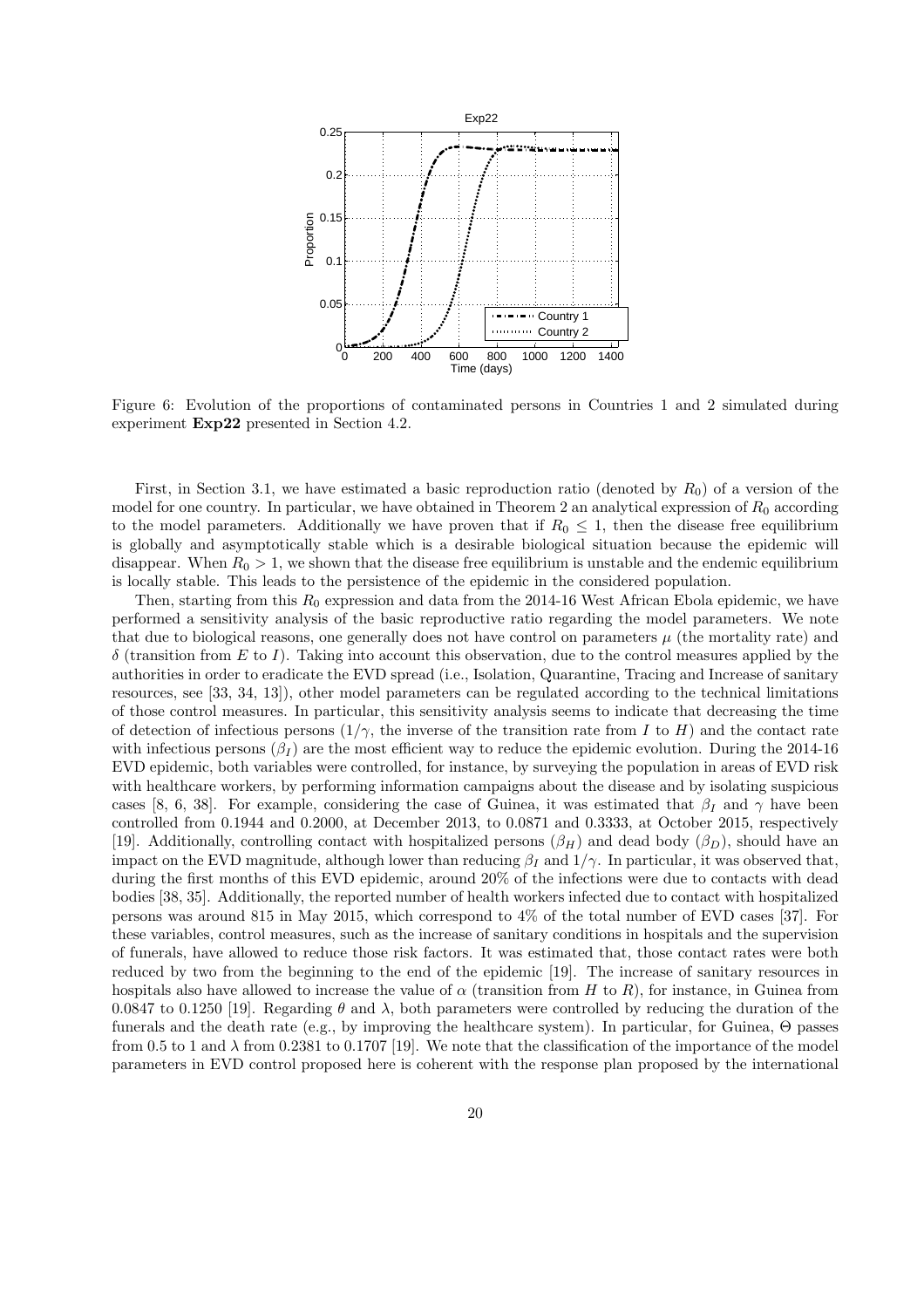community to fight the EDV outbreaks [36]. All those results seem to validate the interest of using System  $(3)$  and its  $R_0$  value to identify the most important factors of an epidemic evolution.

Next, in Section 3.2, we have described the behavior of the epidemic evolution when two countries are connected by an emigration flow. From Theorem 3, we conclude that when the disease is controlled (i.e.,  $R_0^1 \leq 1$ , where  $R_0^1$  is computed from Theorem 2) in the country sending infected people (i.e., Country 1), the evolution of the disease in the reception country (i.e., Country 2) only depends on each countries characteristics. More precisely, if  $R_0^2 \leq 1$  the epidemic disappears in Country 2, whereas if  $R_0^2 > 1$  it may remain endemic in Country 2. On the opposite, in cases when the epidemic is not controlled in Country 1 (i.e.,  $R_0^1 > 1$ ), the epidemic may remain active in Country 2. This behavior was illustrated in Section 4.2 by performing four particular numerical experiments with several sets of parameters estimated from the 2014-16 EVD epidemic. Obtained numerical results were consistent with those found theoretically. Those outcomes tend to show the necessity to control the emigration flows from countries with serious epidemic scenarios. This recommendation was also proposed in the literature for the case of the 2014-16 EVD epidemic [4].

In future works, we will perform the stability analysis of the model proposed here for the case of collateral movements of people between countries. We will also apply the methodology proposed here and in [19] to the case of other diseases such as the Middle East respiratory syndrome coronavirus or the Severe acute respiratory syndrome coronavirus [7].

## References

- [1] M. Anderson. Population biology of infectious diseases: Part 1. Nature, 280:361–367, 1979.
- [2] N.P. Bhatia, G.P. Szegö, and G.P. Szegö. Stability Theory of Dynamical Systems. Classics in Mathematics. Springer Berlin Heidelberg, 2002.
- [3] D. Bichara, A. Iggidr, and G. Sallet. Global analysis of multi-strains sis, sir and msir epidemic models. Journal of Applied Mathematics and Computing, 44(1):273–292, 2014.
- [4] I.I. Bogoch, M.I. Creatore, M.S. Cetron, J.S. Brownstein, N. Pesik, J. Miniota, T. Tam, W. Hu, A. Nicolucci, S. Ahmed, J.W. Yoon, I. Berry, S.I. Hay, A. Anema, A.J. Tatem, D. MacFadden, M. German, and K. Khan. Assessment of the potential for international dissemination of ebola virus via commercial air travel during the 2014 west african outbreak. The Lancet, 9962:29–35, 2016.
- [5] F. Brauer and C. Castillo-Chávez. Mathematical Models in Population Biology and Epidemiology. Texts in applied mathematics. Springer, 2001.
- [6] C.D.C. Ebola disease. Centers for Disease Control, 2014.
- [7] G. Chowell, F. Abdirizak, S. Lee, J. Lee, E. Jung, H. Nishiura, and C. Viboud. Transmission characteristics of mers and sars in the healthcare setting: a comparative study. *BMC Medicine*,  $13(1):1-12$ , 2015.
- [8] G. Chowell and H. Nishiura. Transmission dynamics and control of ebola virus disease (evd): a review. BMC Medecine, 12(196), 2014.
- [9] D.L. DeAngelis and L.J. Gross. Individual-based Models and Approaches in Ecology: Populations, Communities, and Ecosystems. Chapman & Hall, 1992.
- [10] O. Diekmann, H. Heesterbeek, and T. Britton. Mathematical Tools for Understanding Infectious Disease Dynamics:. Princeton Series in Theoretical and Computational Biology. Princeton University Press, 2012.
- [11] O. Diekmann, J. A. P. Heesterbeek, and J. A. J. Metz. On the definition and the computation of the basic reproduction ratio r0 in models for infectious diseases in heterogeneous populations. Journal of Mathematical Biology, 28(4):365–382, 1990.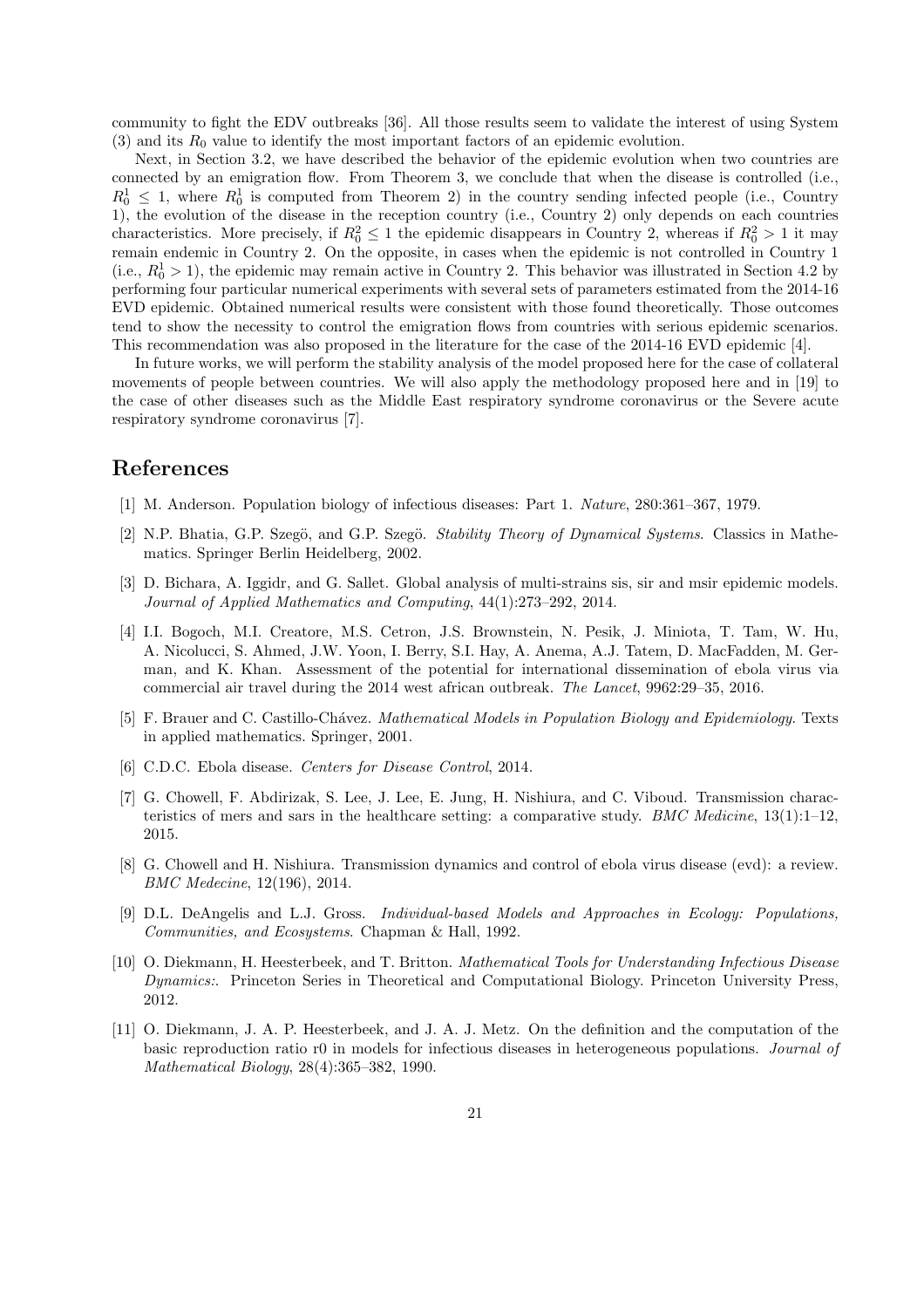- [12] R.T.D. Emond, B. Evans, E.T.W. Bowen, and G. Lloyd. A case of ebola virus infection. Br Med J., 2:541–544, 1977.
- [13] D. Fisman, E. Khoo, and A. Tuite. Early epidemic dynamics of the west african 2014 ebola outbreak: Estimates derived with a simple two-parameter model. PLOS Currents Outbreaks, 1, 2014.
- [14] M.F.C. Gomes, A. Pastore y Piontti, L. Rossi, D. Chao, I. Longini, M.E. Halloran, and A. Vespignani. Assessing the international spreading risk associated with the 2014 west african ebola outbreak. PLOS Currents Outbreaks, 1, 2014.
- [15] W.M. Haddad and V.S. Chellaboina. Nonlinear Dynamical Systems and Control: A Lyapunov-Based Approach. Princeton University Press, 2011.
- [16] N. Hernandez-Ceron, Z. Feng, and C. Castillo-Chavez. Discrete epidemic models with arbitrary stage distributions and applications to disease control. Bulletin of Mathematical Biology, 75(10):1716–1746, 2013.
- [17] H.W. Hethcote. The mathematics of infectious diseases. SIAM Review, 42(4):599–653, 2000.
- [18] B. Ivorra, B. Martínez-López, J.M. Sánchez-Vizcaíno, and A.M. Ramos. Mathematical formulation and validation of the Be-FAST model for classical swine fever virus spread between and within farms. Annals of Operations Research, 219(1):25–47, 2014.
- [19] B. Ivorra, D. Ngom, and A. M. Ramos. Be-codis: A mathematical model to predict the risk of human diseases spread between countries—validation and application to the 2014–2015 ebola virus disease epidemic. Bulletin of Mathematical Biology, 77(9):1668–1704, 2015.
- [20] J. Legrand, R.F Grais, P.Y. Boelle, A.J. Valleron, and A. Flahault. Understanding the dynamics of ebola epidemics. Med. Hypotheses., 135(4):610–621, 2007.
- [21] P.E. Lekone and B.F. Finkenstädt. Statistical inference in a stochastic epidemic seir model with control intervention: Ebola as a case study. Biometrics, 62(4):1170–1177, 2006.
- [22] D.G. Luenberger. Introduction to Dynamic Systems: Theory, Models, and Applications. Wiley, 1979.
- [23] B. Martínez-López, B. Ivorra, E. Fernández-Carrión, A.M. Perez, A. Medel-Herrero, F. Sánchez-Vizcaíno, C. Gortázar, A.M. Ramos, and J.M. Sánchez-Vizcaíno. A multi-analysis approach for spacetime and economic evaluation of risks related with livestock diseases: The example of fmd in Peru. Preventive Veterinary Medicine, 114(1):47–63, 2014.
- [24] B. Martínez-López, B. Ivorra, D. Ngom, A.M. Ramos, and J.M. Sánchez-Vizcaíno. A novel spatial and stochastic model to evaluate the within and between farm transmission of classical swine fever virus. II. Validation of the model. Veterinary Microbiology,  $155(1):21 - 32$ , 2012.
- [25] B. Martínez-López, B. Ivorra, A.M. Ramos, E. Fernández-Carrión, T. Alexandrov, and J. M. Sánchez-Vizcaíno. Evaluation of the risk of classical swine fever spread from backyard pigs to other domestic pigs by using the spatial stochastic disease spread model Be-FAST: The example of Bulgaria. Veterinary  $Microbiology, 165(1–2):79-85, 2013.$
- [26] B. Martínez-López, B. Ivorra, A.M. Ramos, and J.M. Sánchez-Vizcaíno. A novel spatial and stochastic model to evaluate the within- and between-farm transmission of classical swine fever virus. I. General concepts and description of the model. Veterinary Microbiology, 147(3–4):300 – 309, 2011.
- [27] M.I. Meltzer, C.Y. Atkins, S. Santibanez, B. Knust, B.W. Petersen, E.D. Ervin, S.T. Nichol, I.K. Damon, and M.L. Washington. Estimating the future number of cases in the ebola epidemic - Liberia and Sierra Leone, 2014–2015. Centers for Disease Control. MMWR / Early Release, 63, 2014.